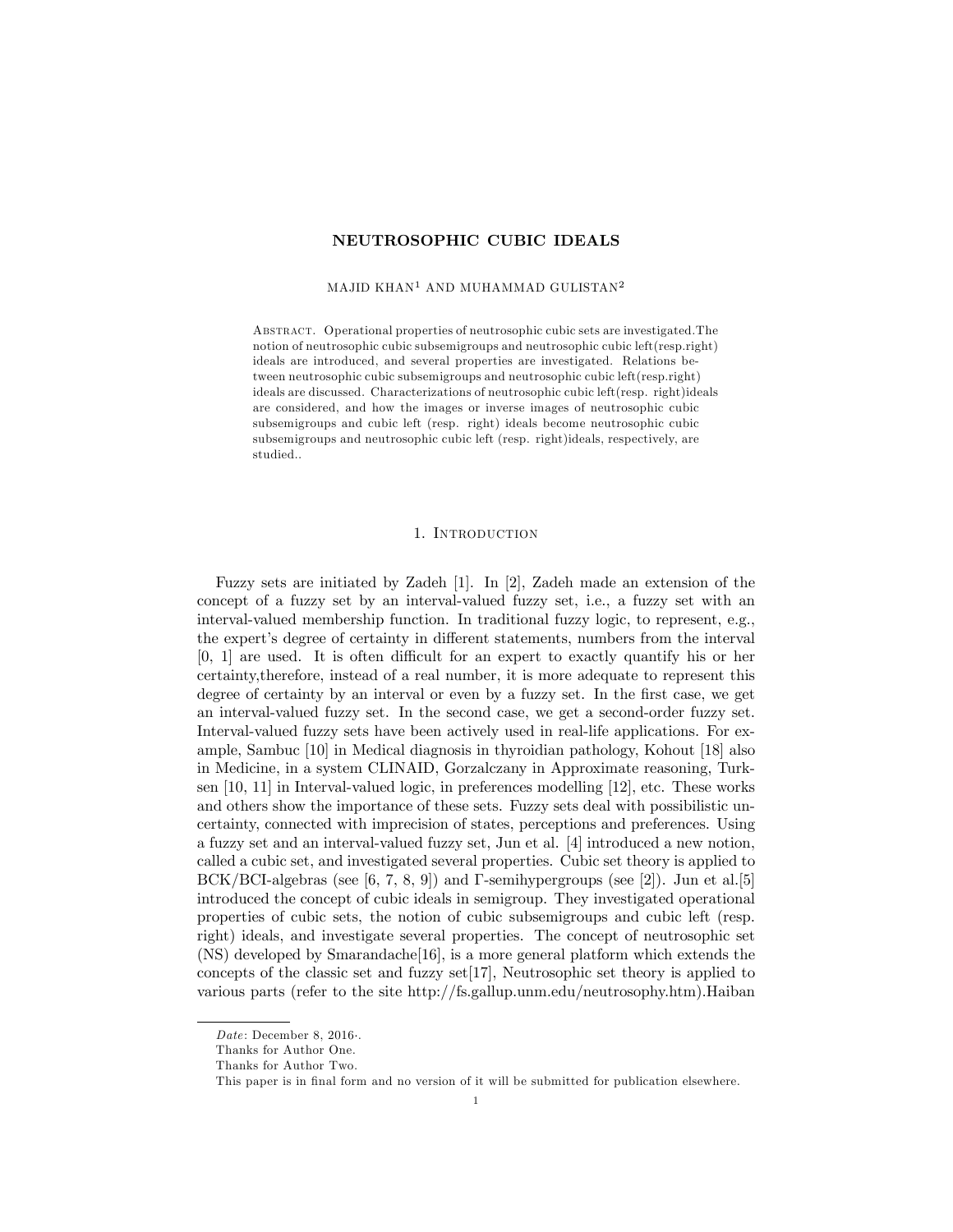extended the idea of neutrosophic sets to interval neutrosophic sets[14, 15]. Jun introduced the notion of neutrosophic cubic set[19].

In this paper we introduce the concept of neutrosophic cubic ideals in semigroup. We investigate some operational properties of neutrosophic cubic sets. The notion of neutrosophic cubic subsemigroups and neutrosophic cubic left (resp.right) ideals are introduced, and several properties are investigated. Relations between neutrosophic cubic subsemigroups and neutrosophic cubic left (resp. right) ideals are discussed. Characterizations of neutrosophic cubic left (resp. right)ideals are considered, and how the images or inverse images of neutrosophic cubic subsemigroups and cubic left (resp. right) ideals become neutrosophic cubic subsemigroups and neutrosophic cubic left (resp. right) ideals, respectively, are studied.

# 2. Preliminaries

A non-empty set  $S$  together with an associative binary operation  $\ddots$  is called a semigroup. A non-empty subset  $A$  of a semigroup  $S$  is called a subsemigroup if  $A\mathcal{A}\subset A$ . A non empty subset A of S is left(*right*) ideal of S if  $S\mathcal{A}\subset A$  ( $AS\subset A$ ). Jun et al.  $[4]$  have defined the cubic set as follows: Let X be a non-empty set. A cubic set in X is a structure of the form:  $C = \{\langle x, \tilde{\mu}(x), \lambda(x) \rangle | x \in X\}$  where  $\widetilde{\mu}$  is an interval-valued fuzzy set in X and  $\lambda$  is a fuzzy set in X. Let X be a non-empty set. A neutrosophic set (NS) in X (see [16,17]) is a structure of the form:  $\lambda = \{\langle \lambda_T(x), \lambda_I(x), \lambda_F(x) \rangle | x \in X \}$  where  $\lambda_T : X \to [0, 1]$  is a truth membership function,  $\lambda_I : X \to [0,1]$  is an indeterminate membership function, and  $\lambda_F : X \to [0,1]$  is a false membership function. Let X be a non-empty set. An interval neutrosophic set (INS) in X (see [14, 15]) is a structure of the form:  $\tilde{\mu}$  $=\{\langle \tilde{\mu}_T(x), \tilde{\mu}_I(x), \tilde{\mu}_F(x) \rangle | x \in X\}$  where  $\tilde{\mu}_T, \tilde{\mu}_I$  and  $\tilde{\mu}_F$  are interval-valued fuzzy sets[23] in  $X$ , which are called an interval truth membership function, an interval indeterminacy membership function and an interval falsity membership function, respectively. Jun et al.[19] considered the notion of neutrosophic cubic sets. Let X be a non-empty set. A neutrosophic cubic set (NCS) in X is a pair  $A = (\tilde{\mu}, \lambda)$ where  $\widetilde{\mu} = \{ \langle \widetilde{\mu}_T(x), \widetilde{\mu}_I(x), \widetilde{\mu}_F(x) \rangle \mid x \in X \}$  is an interval neutrosophic set in X and  $\lambda = \{\langle \lambda_T(x), \lambda_I(x), \lambda_F(x) \rangle | x \in X\}$  is a neutrosophic set in X.

Jun et al.[5] inrodeced the idea of cubic ideals in semigroup and investigated several properties.

## 3. Operational Properties of neutrosophic cubic sets

**Definition 1.** Let X be nonempty set. A NC set A in X is structure

$$
A = \{ \langle x, \widetilde{\mu}_T, \widetilde{\mu}_I, \widetilde{\mu}_F, \lambda_T, \lambda_I, \lambda_F \rangle : x \in X \}
$$

For any nonempty subset G of set X, the characteristic NC set of G in  $\chi$  defined to be a structure

$$
\chi_G = \{ \langle x, \widetilde{\mu}_{TG}, \widetilde{\mu}_{IG}, \widetilde{\mu}_{FG}, \lambda_{TG}, \lambda_{IG}, \lambda_{FG} \rangle : x \in X \}
$$

which is briefly denoted by

$$
\chi_G = \langle \widetilde{\mu}_{TG}, \widetilde{\mu}_{IG}, \widetilde{\mu}_{FG}, \lambda_{TG}, \lambda_{IG}, \lambda_{FG} \rangle
$$

where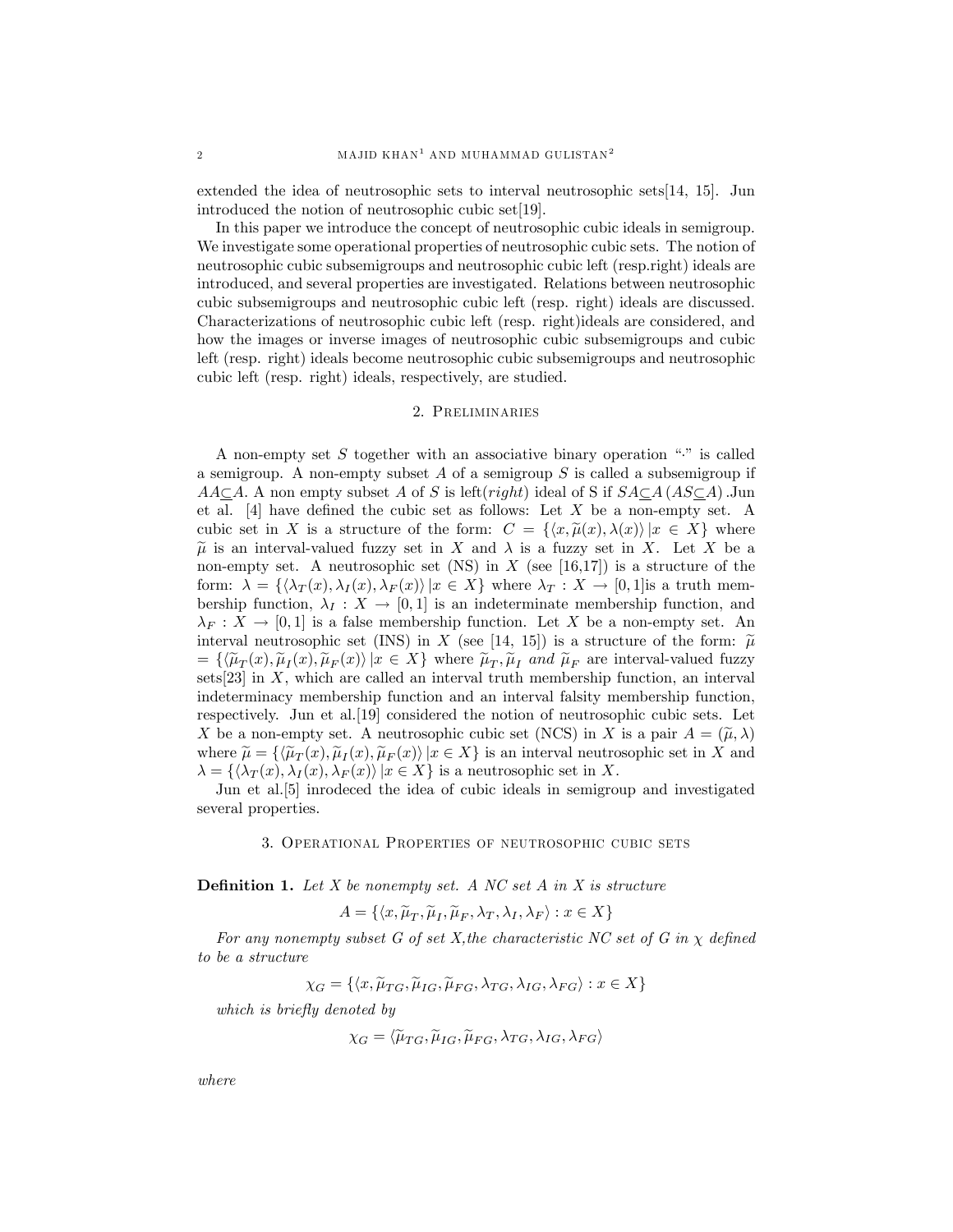$$
\widetilde{\mu}_{TG} = \begin{cases}\n\widetilde{1} & \text{if } x \in G \\
\widetilde{0} & \text{otherwise}\n\end{cases}\n\qquad\n\begin{aligned}\n\lambda_{TG} = \begin{cases}\n0 & \text{if } x \in G \\
1 & \text{otherwise}\n\end{cases} \\
\widetilde{\mu}_{IG} = \begin{cases}\n\widetilde{1} & \text{if } x \in G \\
\widetilde{0} & \text{otherwise}\n\end{cases}\n\qquad\n\begin{aligned}\n\lambda_{TG} = \begin{cases}\n0 & \text{if } x \in G \\
1 & \text{otherwise}\n\end{cases} \\
\widetilde{\mu}_{FG} = \begin{cases}\n\widetilde{1} & \text{if } x \in G \\
\widetilde{0} & \text{otherwise}\n\end{cases}\n\qquad\n\begin{aligned}\n\lambda_{FG} = \begin{cases}\n0 & \text{if } x \in G \\
1 & \text{otherwise}\n\end{cases} \\
\text{The whole } NG \text{ set } S \text{ in semigroup } S \text{ is defined to be structure}\n\end{aligned}\n\end{aligned}
$$

The whole  $NC$  set  $S$  in semigroup  $S$  is defined to be structure

$$
S=\left\lbrace \left\langle x,\widetilde{{\bf 1}}_{TS},\widetilde{{\bf 1}}_{IS},\widetilde{{\bf 1}}_{FS},0_{TS},0_{IS},0_{FS}\right\rangle : x\in S\right\rbrace
$$

with

 $\widetilde{1}_{TS} = [1 \; 1], \ \widetilde{1}_{IS} = [1 \; 1], \ \widetilde{1}_{FS} = [1 \; 1], \ and \ 0_{TS} = 0, \ 0_{IS} = 0, \ 0_{FS} = 0 \ for \ all \ x \in X.$ It will briefly denoted by

$$
S=\left\langle \widetilde{{\mathbf 1}}_{TS}, \widetilde{{\mathbf 1}}_{IS}, \widetilde{{\mathbf 1}}_{FS}, {\mathbf 0}_{TS}, {\mathbf 0}_{IS}, {\mathbf 0}_{FS}, \right\rangle
$$

For two NC set  $A = \langle x, \tilde{\mu}_T, \tilde{\mu}_I, \tilde{\mu}_F, \lambda_T, \lambda_I, \lambda_F \rangle$  and  $B = \langle \tilde{\nu}_T, \tilde{\nu}_I, \tilde{\nu}_F, \eta_T, \eta_I, \eta_F \rangle$  in semigroup S.We define

$$
A \subseteq B \Longleftrightarrow \widetilde{\mu}_T \preceq \widetilde{\nu}_T, \widetilde{\mu}_I \preceq \widetilde{\nu}_I, \widetilde{\mu}_F \preceq \widetilde{\nu}_F,
$$
  
and  $\lambda_T \geq \eta_T, \lambda_I \geq \eta_I, \lambda_F \geq \eta_F$ 

and the NC product of  $A = \langle x, \tilde{\mu}_T, \tilde{\mu}_I, \tilde{\mu}_F, \lambda_T, \lambda_I, \lambda_F \rangle$  and  $B = \langle \tilde{\nu}_T, \tilde{\nu}_I, \tilde{\nu}_F, \eta_T, \eta_I, \eta_F \rangle$ is define to be NC set

$$
A \otimes B = \left\{ \left\langle \begin{array}{c} x, (\widetilde{\mu}_T \circ \widetilde{\nu}_T)(x), (\widetilde{\mu}_I \circ \widetilde{\nu}_I)(x), (\widetilde{\mu}_F \circ \widetilde{\nu}_F)(x) \\ (\lambda_T \circ \eta_T)(x), (\lambda_I \circ \eta_I)(x), (\lambda_F \circ \eta_F)(x) : x \in S \end{array} \right\rangle \right\}
$$

which briefly denoted by

$$
A \otimes B = \left\langle \begin{array}{c} (\widetilde{\mu}_T \circ \widetilde{\nu}_T)(x), (\widetilde{\mu}_I \circ \widetilde{\nu}_I)(x), (\widetilde{\mu}_F \circ \widetilde{\nu}_F)(x) \\ (\lambda_T \circ \eta_T)(x), (\lambda_I \circ \eta_I)(x), (\lambda_F \circ \eta_F)(x) \end{array} \right\rangle
$$

where  $\tilde{\mu}_T \circ \tilde{\nu}_T$ ,  $\tilde{\mu}_I \circ \tilde{\nu}_I$ ,  $\tilde{\mu}_F \circ \tilde{\nu}_F$  and  $\lambda_T \circ \eta_T$ ,  $\lambda_I \circ \eta_I$ ,  $\lambda_F \circ \eta_F$  are define as follows, respectively

$$
(\tilde{\mu}_{T}\circ\tilde{\nu}_{T})(x) = \begin{cases} r \sup_{x=yz} [r \min{\{\tilde{\mu}_{T}(y), \tilde{\nu}_{T}(z)\}}] & \text{if } x=yz \text{ for some } y,z \in S \\ 0 & \text{otherwise,} \end{cases} \text{ and } \\ (\lambda_{T}\circ\eta_{T})(x) = \begin{cases} \Lambda \max{\{\lambda_{T}(y), \eta_{T}(z)\}} & \text{if } x=yz \text{ for some } y,z \in S \\ 1 & \text{otherwise,} \end{cases} \\ (\tilde{\mu}_{I}\circ\tilde{\nu}_{I})(x) = \begin{cases} r \sup_{x=yz} [r \min{\{\tilde{\mu}_{I}(y), \tilde{\nu}_{I}(z)\}}] & \text{if } x=yz \text{ for some } y,z \in S \\ x=yz \end{cases} \text{ and } \\ (\lambda_{I}\circ\eta_{I})(x) = \begin{cases} \Lambda \max{\{\lambda_{I}(y), \eta_{I}(z)\}} & \text{if } x=yz \text{ for some } y,z \in S \\ 1 & \text{otherwise,} \end{cases} \\ (\tilde{\mu}_{F}\circ\tilde{\nu}_{F})(x) = \begin{cases} r \sup_{x=yz} [r \min{\{\tilde{\mu}_{F}(y), \tilde{\nu}_{F}(z)\}}] & \text{if } x=yz \text{ for some } y,z \in S \\ 0 & \text{otherwise,} \end{cases} \\ (\lambda_{F}\circ\eta_{F})(x) = \begin{cases} \Lambda \max{\{\lambda_{F}(y), \eta_{F}(z)\}} & \text{if } x=yz \text{ for some } y,z \in S \\ x=yz \end{cases} \text{ and } \\ (\lambda_{F}\circ\eta_{F})(x) = \begin{cases} \Lambda \max{\{\lambda_{F}(y), \eta_{F}(z)\}} & \text{if } x=yz \text{ for some } y,z \in S \\ 1 & \text{otherwise,} \end{cases} \end{cases}
$$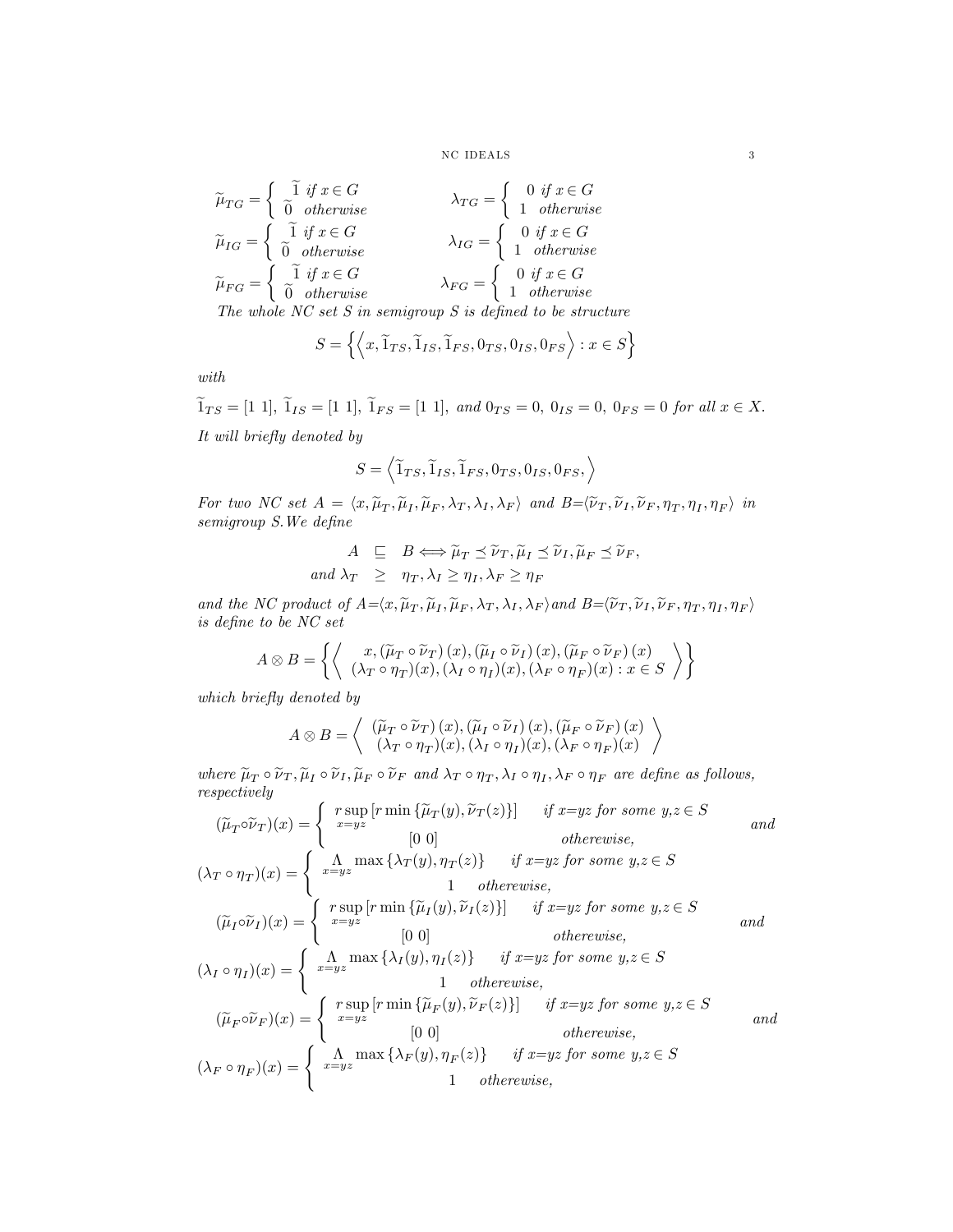for all  $x \in S$  we also define the cap and union of two NC sets as follows. Let A and B be a twoNC setsin x. The intersection of A and B, denoted by  $A\cap B$ , is the NC set

$$
A\sqcap B=\left\langle \widetilde{\mu}_T\widetilde{\cap}\widetilde{\nu}_T,\widetilde{\mu}_I\widetilde{\cap}\widetilde{\nu}_I,\widetilde{\mu}_F\widetilde{\cap}\widetilde{\nu}_F,\lambda_T\vee\eta_T,\lambda_I\vee\eta_I,\lambda_F\vee\eta_F\right\rangle
$$

where  $(\tilde{\mu}_T \tilde{\cap} \tilde{\nu}_T)(x) = r \min{\{\tilde{\mu}_T(x), \tilde{\nu}_T(x)\}}, (\tilde{\mu}_I \tilde{\cap} \tilde{\nu}_I)(x) = r \min{\{\tilde{\mu}_I(x), \tilde{\nu}_I(x)\}}, (\tilde{\mu}_F \tilde{\cap} \tilde{\nu}_F)(x) =$  $r \min\{\widetilde{\mu}_F(x), \widetilde{\nu}_F(x)\}\$ and

 $(\lambda_T \vee \eta_T)(x) = \max \{\lambda_T(x), \eta_T(x)\}, (\lambda_I \vee \eta_I)(x) = \max \{\lambda_I(x), \eta_I(x)\}, (\lambda_F \vee \eta_I)(x) = \max \{\lambda_I(x), \eta_I(x)\}$  $\eta_F (x) = \max \left\{ \lambda_F (x), \eta_F (x) \right\}.$ 

The union of A and B, denoted by  $A \cup B$ , is the NC set

$$
A \sqcup B = \langle \widetilde{\mu}_T \widetilde{\cup} \widetilde{\nu}_T, \widetilde{\mu}_I \widetilde{\cup} \widetilde{\nu}_I, \widetilde{\mu}_F \widetilde{\cup} \widetilde{\nu}_F, \lambda_T \wedge \eta_T, \lambda_I \wedge \eta_I, \lambda_F \wedge \eta_F \rangle
$$

where  $(\tilde{\mu}_T \tilde{\cup} \tilde{\nu}_T)(x) = r \max{\{\tilde{\mu}_T(x), \tilde{\nu}_T(x)\}}, (\tilde{\mu}_I \tilde{\cup} \tilde{\nu}_I)(x) = r \max{\{\tilde{\mu}_I(x), \tilde{\nu}_I(x)\}}, (\tilde{\mu}_F \tilde{\cup} \tilde{\nu}_F)(x) =$  $r \max\{\widetilde{\mu}_F(x), \widetilde{\nu}_F(x)\}\$ and  $(\lambda_T \wedge \eta_T)(x) = \min \{\lambda_T(x), \eta_T(x)\}, (\lambda_I \wedge \eta_I)(x) = \min \{\lambda_I(x), \eta_I(x)\}, (\lambda_F \wedge \eta_I)(x) = \min \{\lambda_I(x), \eta_I(x)\}$  $\eta_F (x) = \min \left\{ \lambda_F (x), \eta_F (x) \right\}.$ 

**Proposition 1.** For any NC sets  $A = \langle x, \widetilde{\mu}_T, \widetilde{\mu}_I, \widetilde{\mu}_F, \lambda_T, \lambda_I, \lambda_F \rangle$ ,  $B = \langle \widetilde{\nu}_T, \widetilde{\nu}_I, \widetilde{\nu}_F, \eta_T, \eta_I, \eta_F \rangle$  and  $C=\bigg\langle \tilde{\zeta}_T,\tilde{\zeta}_I,\tilde{\zeta}_F,\delta_T,\delta_I,\delta_F \bigg\rangle$ in semigroup S. We have

|  | $[1] \quad A \sqcup (B \sqcap C) \quad = \quad (A \sqcup B) \sqcap (A \sqcup C)$ |
|--|----------------------------------------------------------------------------------|
|  | $[2] \quad A \sqcap (B \sqcup C) \quad = \quad (A \sqcap B) \sqcup (A \sqcap C)$ |
|  | $[3]$ $A \otimes (B \sqcup C) = (A \otimes B) \sqcup (A \otimes C)$              |
|  | $[4]$ $A \otimes (B \sqcap C)$ $\sqsubseteq (A \otimes B) \sqcap (A \otimes C)$  |
|  |                                                                                  |

Proof. (1) and (2) are straightforwart.

(3) let x be any elemen of s. if x is not expressed as  $x=yz$ , then

$$
\begin{array}{rcl}\n(\widetilde{\mu}_T \circ (\widetilde{\nu}_T \widetilde{\cup} \widetilde{\zeta}_T))(x) & = & [0\ 0] = ((\widetilde{\mu}_T \circ \widetilde{\nu}_T) \widetilde{\cup} (\widetilde{\mu}_T \circ \widetilde{\zeta}_T))(x), \\
(\widetilde{\mu}_I \circ (\widetilde{\nu}_I \widetilde{\cup} \widetilde{\zeta}_I))(x) & = & [0\ 0] = ((\widetilde{\mu}_I \circ \widetilde{\nu}_I) \widetilde{\cup} (\widetilde{\mu}_I \circ \widetilde{\zeta}_I))(x), \\
(\widetilde{\mu}_F \circ (\widetilde{\nu}_F \widetilde{\cup} \widetilde{\zeta}_F))(x) & = & [0\ 0] = ((\widetilde{\mu}_F \circ \widetilde{\nu}_F) \widetilde{\cup} (\widetilde{\mu}_F \circ \widetilde{\zeta}_F))(x)\n\end{array}
$$

and

$$
(\lambda_T \circ (\eta_T \wedge \delta_T))(x) = 1 = ((\lambda_T \circ \eta_T) \wedge (\lambda_T \circ \delta_T))(x),
$$
  

$$
(\lambda_I \circ (\eta_I \wedge \delta_I))(x) = 1 = ((\lambda_I \circ \eta_I) \wedge (\lambda_I \circ \delta_I))(x),
$$
  

$$
(\lambda_F \circ (\eta_F \wedge \delta_F))(x) = 1 = ((\lambda_F \circ \eta_F) \wedge (\lambda_F \circ \delta_F))(x).
$$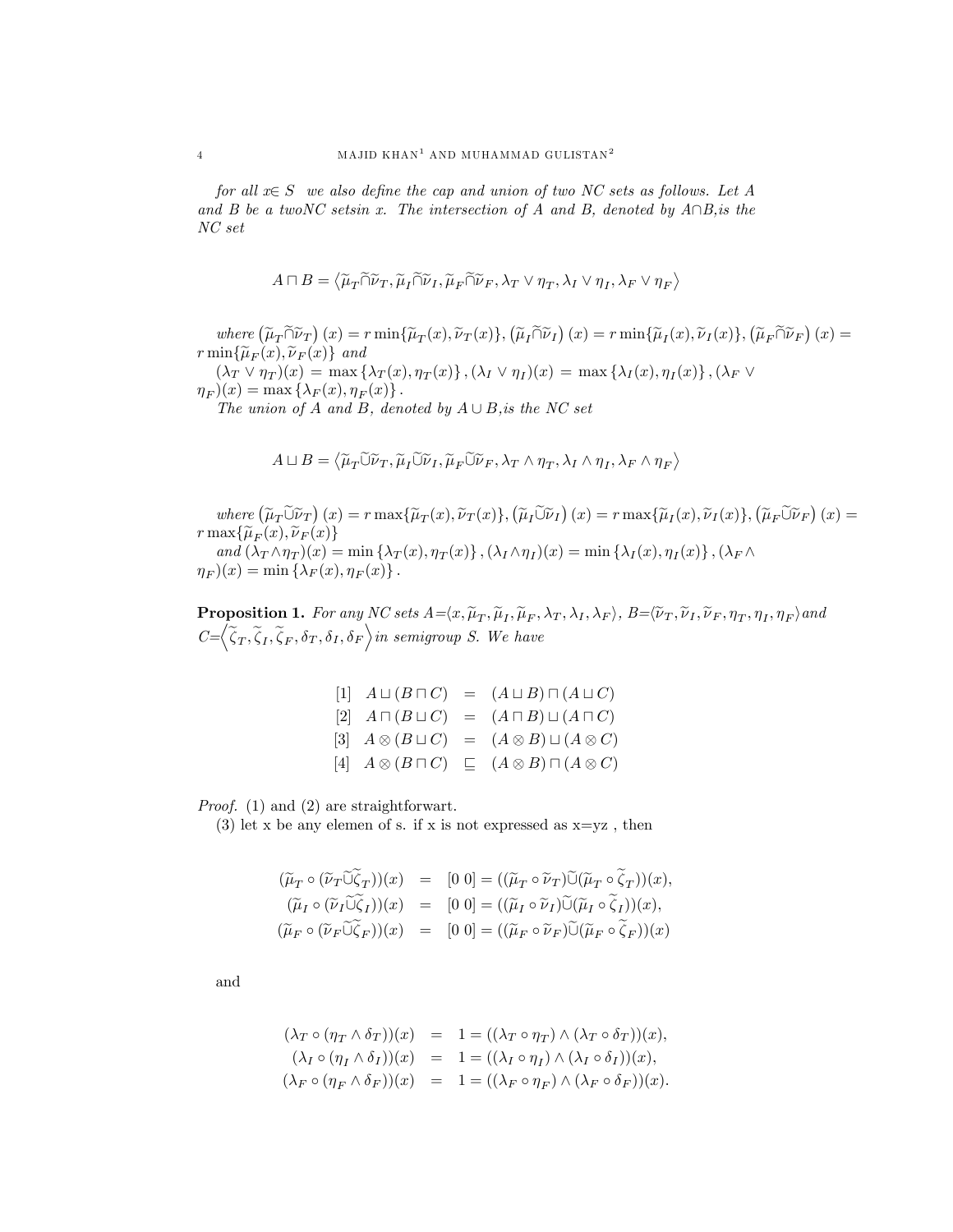therefore  $A \otimes (B \sqcup C) = (A \otimes B) \sqcup (A \otimes C)$ . Assume that xis expressed as x=yz. Then

$$
(\tilde{\mu}_{T} \circ (\tilde{\nu}_{T} \widetilde{\cup} \widetilde{\zeta}_{T}))(x) = r \sup_{x=yz} \left[ r \min \left\{ \tilde{\mu}_{T}(y), (\tilde{\nu}_{T} \widetilde{\cup} \widetilde{\zeta}_{T})(z) \right\} \right]
$$
  
\n
$$
= r \sup_{x=yz} \left[ r \min \left\{ \tilde{\mu}_{T}(y), r \max \left\{ \tilde{\nu}_{T}(z), \tilde{\zeta}_{T}(z) \right\} \right\} \right]
$$
  
\n
$$
= r \sup_{x=yz} \left[ r \max \left\{ r \min \{\tilde{\mu}_{T}(y), \tilde{\nu}_{T}(z)\} r \min \left\{ \tilde{\mu}_{T}(y), \tilde{\zeta}_{T}(z) \right\} \right\} \right]
$$
  
\n
$$
= r \max \left\{ r \sup_{x=yz} \left\{ r \min \{\tilde{\mu}_{T}(y), \tilde{\nu}_{T}(z)\} r \min \left\{ \tilde{\mu}_{T}(y), \tilde{\zeta}_{T}(z) \right\} \right\} \right\}
$$
  
\n
$$
= (\tilde{\mu}_{T} \circ \tilde{\nu}_{T}) \widetilde{\cup} (\tilde{\mu}_{T} \circ \tilde{\zeta}_{T}))(x)
$$
  
\n
$$
= r \sup_{x=yz} \left[ r \min \left\{ \tilde{\mu}_{I}(y), (\tilde{\nu}_{I} \widetilde{\cup} \widetilde{\zeta}_{I})(z) \right\} \right]
$$
  
\n
$$
= r \sup_{x=yz} \left[ r \min \left\{ \tilde{\mu}_{I}(y), r \max \left\{ \tilde{\nu}_{I}(z), \tilde{\zeta}_{I}(z) \right\} \right\} \right]
$$
  
\n
$$
= r \max \left\{ r \sup_{x=yz} \left\{ r \min \{\tilde{\mu}_{I}(y), \tilde{\nu}_{I}(z)\} r \min \left\{ \tilde{\mu}_{I}(y), \tilde{\zeta}_{I}(z) \right\} \right\} \right\}
$$
  
\n
$$
= r \max \left\{ r \sup_{x=yz} \left[ r \min \{\tilde{\mu}_{I}(y), \tilde{\nu}_{I}(z)\} r \min \left\{ \tilde{\mu}_{I}(y), \tilde{\zeta}_{I}(
$$

and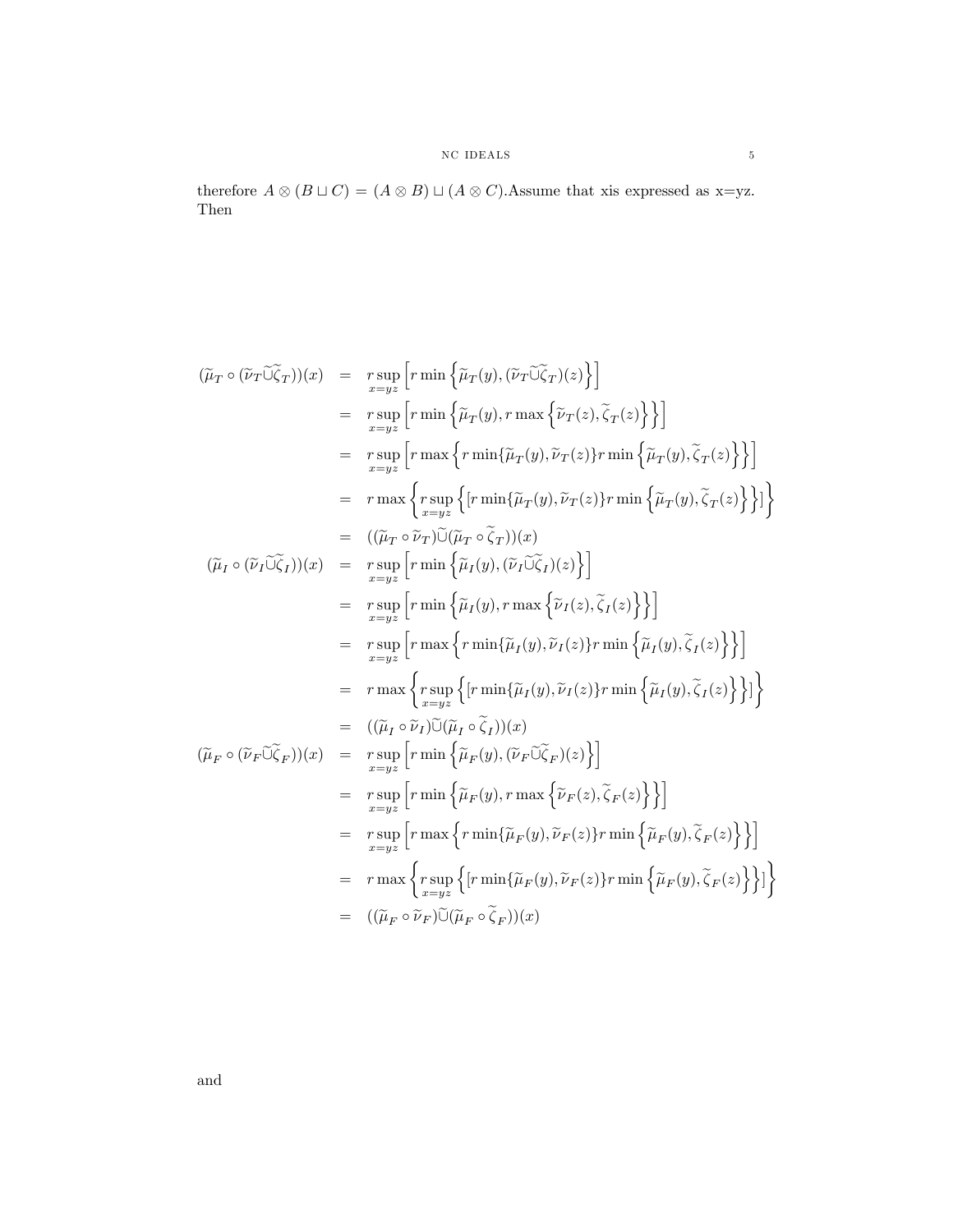$$
(\lambda_T \circ (\eta_T \wedge \delta_T))(x) = \sum_{x=y_z} \max_{\text{max}} \{ \lambda_T(y), (\eta_T \wedge \delta_T(z)) \}
$$
\n
$$
= \sum_{x=y_z} \max \{ \lambda_T(y), \min(\eta_T(z), \delta_T(z)) \}
$$
\n
$$
= \sum_{x=y_z} \max \{ \min(\lambda_T(y), \eta_T(z)), \min(\lambda_T(y), \delta_T(z)) \}
$$
\n
$$
= \min \left[ \sum_{x=y_z} \{ \max(\lambda_T(y), \eta_T(z)), \max(\lambda_T(y), \delta_T(z)) \} \right]
$$
\n
$$
= \min \left[ \sum_{x=y_z} \max(\lambda_T(y), \eta_T(z)), \sum_{x=y_z} \max(\lambda_T(y), \delta_T(z)) \right]
$$
\n
$$
= \min \left[ (\lambda_T \circ \eta_T, \lambda_T \circ \delta_T) (x) \right]
$$
\n
$$
= (\lambda_T \circ \eta_T) \wedge (\lambda_T \circ \delta_T) (x)
$$
\n
$$
= (\lambda_T \circ \eta_T) \wedge (\lambda_T \circ \delta_T) (x)
$$
\n
$$
= \sum_{x=y_z} \max \{ \lambda_I(y), \min(\eta_I(z), \delta_I(z)) \}
$$
\n
$$
= \sum_{x=y_z} \max \{ \lambda_I(y), \min(\eta_I(z), \delta_I(z)) \}
$$
\n
$$
= \sum_{x=y_z} \max \{ \min(\lambda_I(y), \eta_I(z)), \max(\lambda_I(y), \delta_I(z)) \}
$$
\n
$$
= \min \left[ \sum_{x=y_z} \{ \max(\lambda_I(y), \eta_I(z)), \max(\lambda_I(y), \delta_I(z)) \} \right]
$$
\n
$$
= \min \left[ \sum_{x=y_z} \{ \max(\lambda_I(y), \eta_I(z)), \sum_{x=y_z} \max(\lambda_I(y), \delta_I(z)) \} \right]
$$
\n
$$
= \min \left[ (\lambda_I \circ \eta_I, \lambda_I \circ \delta_I) (x) \right]
$$
\n
$$
= (\lambda_I \circ \eta_I) \wedge (\lambda_I \circ \delta_I) (x)
$$
\n
$$
= (\lambda_T \circ \eta_I) \wedge (\lambda_I \circ \delta_I) (x)
$$
\n
$$
= \sum_{x=y_z} \max \{ \lambda_F(y), \eta_F(z), \min(\lambda_F(y), \delta_F(z)) \} ]
$$
\n

hence (3 ) holds. (4) let  $x \in S$ .If x isnot expressed as $x=yz$ , then it is clear. As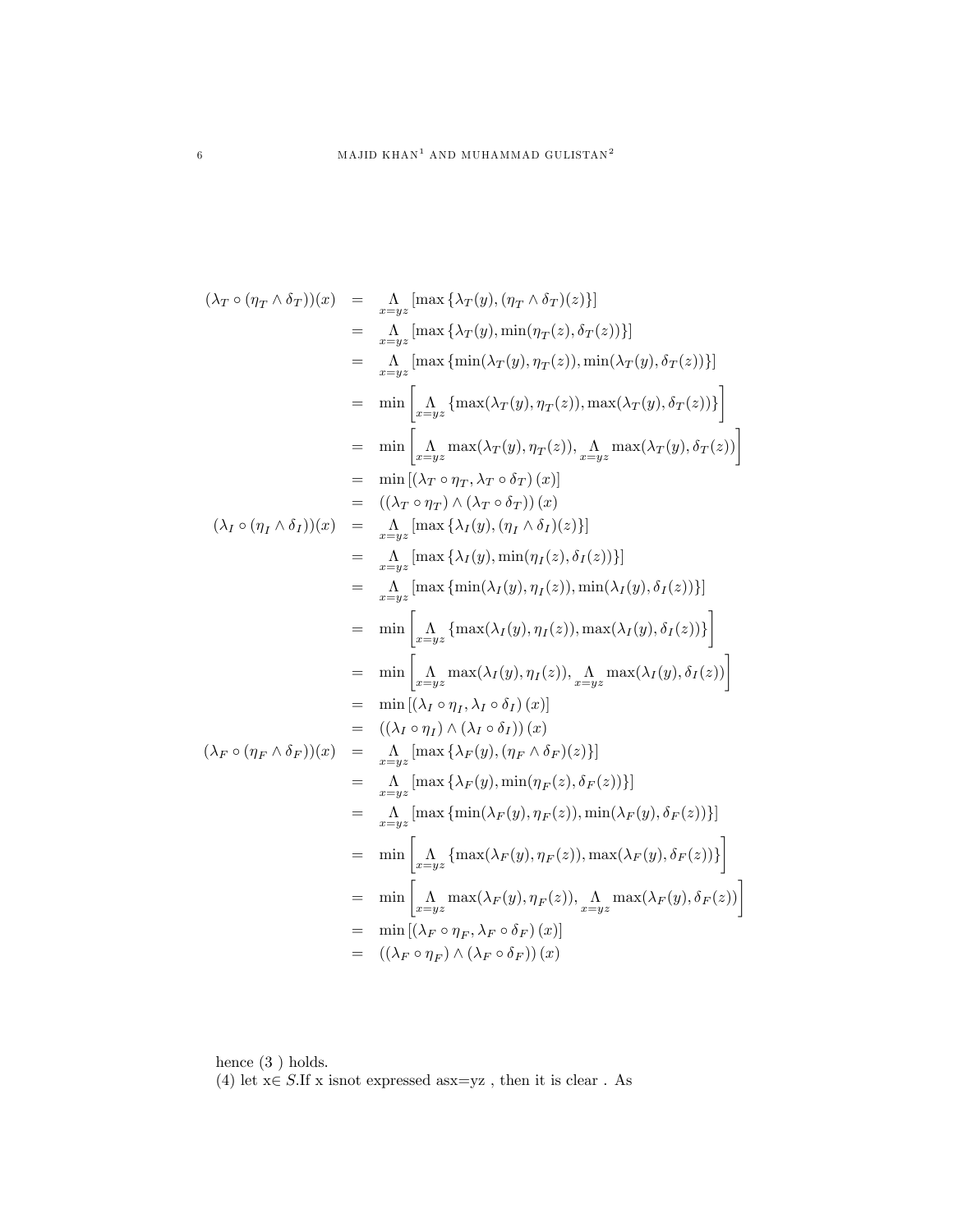sume that there exsist y,z∈ $S$  such that x=yz .Then

$$
(\tilde{\mu}_{T} \circ (\tilde{\nu}_{T} \tilde{\cap} \tilde{\zeta}_{T}))(x) = r \sup_{x=yz} \left[ r \min \left\{ \tilde{\mu}_{T}(y), (\tilde{\nu}_{T} \tilde{\cap} \tilde{\zeta}_{T})(z) \right\} \right]
$$
\n
$$
= r \sup_{x=yz} \left[ r \min \left\{ \tilde{\mu}_{T}(y), r \min \left\{ \tilde{\nu}_{T}(z), \tilde{\zeta}_{T}(z) \right\} \right\} \right]
$$
\n
$$
= r \sup_{x=yz} \left[ r \max \left\{ r \min \{\tilde{\mu}_{T}(y), \tilde{\nu}_{T}(z)\} r \min \left\{ \tilde{\mu}_{T}(y), \tilde{\zeta}_{T}(z) \right\} \right\} \right]
$$
\n
$$
\leq r \min \left\{ r \sup_{x=yz} \left[ r \min \{\tilde{\mu}_{T}(y), \tilde{\nu}_{T}(z)\} r \min \left\{ \tilde{\mu}_{T}(y), \tilde{\zeta}_{T}(z) \right\} \right] \right\}
$$
\n
$$
= ((\tilde{\mu}_{T} \circ \tilde{\nu}_{T}) \tilde{\cap} (\tilde{\mu}_{T} \circ \tilde{\zeta}_{T}))(x)
$$
\n
$$
(\tilde{\mu}_{I} \circ (\tilde{\nu}_{I} \tilde{\cap} \tilde{\zeta}_{I}))(x) = r \sup_{x=yz} \left[ r \min \left\{ \tilde{\mu}_{I}(y), (\tilde{\nu}_{I} \tilde{\cap} \tilde{\zeta}_{I})(z) \right\} \right]
$$
\n
$$
= r \sup_{x=yz} \left[ r \min \left\{ \tilde{\mu}_{I}(y), r \min \left\{ \tilde{\nu}_{I}(z), \tilde{\zeta}_{I}(z) \right\} \right\} \right]
$$
\n
$$
= r \sup_{x=yz} \left[ r \max \left\{ r \min \{\tilde{\mu}_{I}(y), \tilde{\nu}_{I}(z)\} r \min \left\{ \tilde{\mu}_{I}(y), \tilde{\zeta}_{I}(z) \right\} \right\} \right]
$$
\n
$$
\leq r \min \left\{ r \sup_{x=yz} \left[ r \min \{\tilde{\mu}_{I}(y), \tilde{\nu}_{I}(z)\} r \min \left\{ \tilde{\mu}_{I
$$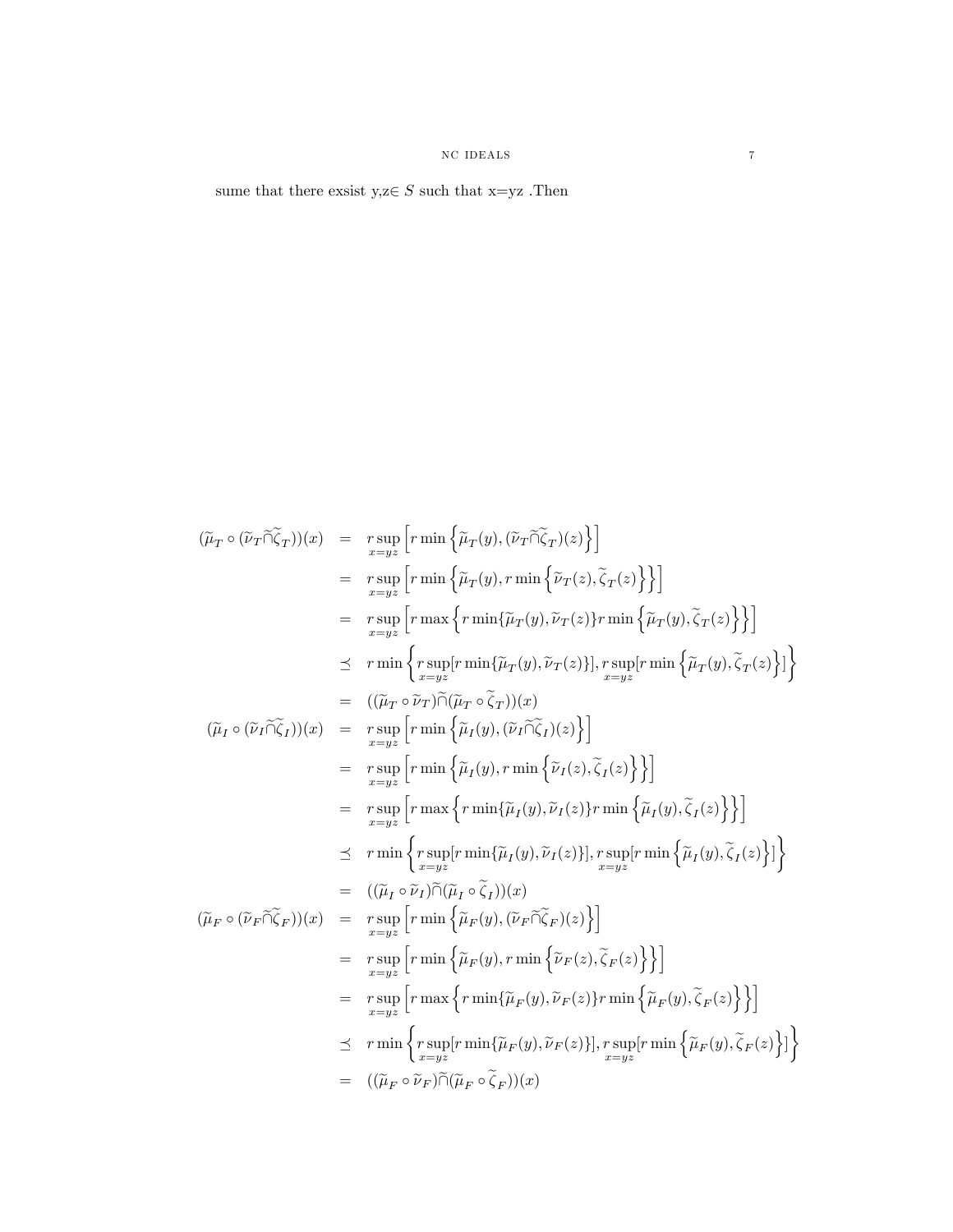and

$$
(\lambda_T \circ (\eta_T \vee \delta_T))(x) = \Lambda_{x=yz} \max \{\lambda_T(y), (\eta_T \vee \delta_T)(z)\}
$$
  
\n
$$
= \Lambda_{x=yz} \max \{\lambda_T(y), \max\{\eta_T(z), \delta_T(z)\}\}
$$
  
\n
$$
= \Lambda_{x=yz} \max \{\max\{\lambda_T(y), \eta_T(z)\}, \max\{\lambda_T(y), \delta_T(z)\}\}
$$
  
\n
$$
\geq \max \left\{\Lambda_{x=yz} \max\{\lambda_T(y), \eta_T(z)\}, \Lambda_{x=yz} \max\{\lambda_T(y), \delta_T(z)\}\right\}
$$
  
\n
$$
= ((\lambda_T \circ \eta_T) \vee (\lambda_T \circ \delta_T))(x).
$$
  
\n
$$
(\lambda_I \circ (\eta_I \vee \delta_I))(x) = \Lambda_{x=yz} \max \{\lambda_I(y), (\eta_I \vee \delta_I)(z)\}
$$
  
\n
$$
= \Lambda_{x=yz} \max \{\lambda_I(y), \max\{\eta_I(z), \delta_I(z)\}\}
$$
  
\n
$$
= \Lambda_{x=yz} \max \{\max\{\lambda_I(y), \eta_I(z)\}, \max\{\lambda_I(y), \delta_I(z)\}\}
$$
  
\n
$$
\geq \max \left\{\Lambda_{x=yz} \max\{\lambda_I(y), \eta_I(z)\}, \Lambda_{x=yz} \max\{\lambda_I(y), \delta_I(z)\}\right\}
$$
  
\n
$$
= ((\lambda_I \circ \eta_I) \vee (\lambda_I \circ \delta_I))(x).
$$
  
\n
$$
(\lambda_F \circ (\eta_F \vee \delta_F))(x) = \Lambda_{x=yz} \max \{\lambda_F(y), (\eta_F \vee \delta_F)(z)\}
$$
  
\n
$$
= \Lambda_{x=yz} \max \{\lambda_F(y), \max\{\eta_F(z), \delta_F(z)\}\}
$$
  
\n
$$
= \Lambda_{x=yz} \max \{\max\{\lambda_F(y), \eta_F(z)\}, \max\{\lambda_F(y), \delta_F(z)\}\}
$$
  
\n
$$
\geq \max \left\{\Lambda_{x=yz} \max\{\lambda_F(y), \eta_F(z)\}, \Lambda_{x=yz} \max\{\lambda_F(y), \delta_F(z)\}\right\}
$$
  
\n
$$
= ((\lambda_F \circ \eta_F) \vee (\lambda_F \circ \delta_F))(x).
$$

Hence (4) holds.  $\Box$ 

**Proposition 2.** For any NC sets  $A = \langle x, \tilde{\mu}_T, \tilde{\mu}_I, \tilde{\mu}_F, \lambda_T, \lambda_I, \lambda_F \rangle$ ,  $B = \langle \tilde{\nu}_T, \tilde{\nu}_I, \tilde{\nu}_F, \eta_T, \eta_I, \eta_F \rangle$ and  $C = \big\langle \widetilde{\zeta}_T, \widetilde{\zeta}_I, \widetilde{\zeta}_F, \delta_T, \delta_I, \delta_F \big\rangle$  in semigroup S, if  $A \sqsubseteq B$ , then  $A \otimes C \sqsubseteq B \otimes C$  and  $C \otimes A \sqsubseteq C \otimes B.$ 

*Proof.* Strraitforward.  $\square$ 

Proposition 3. For any nonempty subsets G and H of semigroup S, we have

$$
\langle \tilde{\mu}_{T\chi G} \tilde{\phi} \tilde{\mu}_{T\chi H}, \tilde{\mu}_{I\chi G} \tilde{\phi} \tilde{\mu}_{I\chi H}, \tilde{\mu}_{F\chi G} \tilde{\phi} \tilde{\mu}_{F\chi H}, \lambda_{T\chi G} \circ \lambda_{T\chi H}, \lambda_{I\chi G} \circ \lambda_{I\chi H}, \lambda_{F\chi G} \circ \lambda_{F\chi H} \rangle = \langle \tilde{\mu}_{T\chi GH}, \tilde{\mu}_{I\chi GH}, \tilde{\mu}_{I\chi GH}, \tilde{\mu}_{I\chi GH}, \tilde{\mu}_{I\chi GH}, \tilde{\mu}_{I\chi H}, \tilde{\mu}_{I\chi G} \cap \tilde{\mu}_{I\chi H}, \tilde{\mu}_{I\chi G} \cap \tilde{\mu}_{I\chi H}, \tilde{\mu}_{F\chi G} \cap \tilde{\mu}_{F\chi H}, \lambda_{T\chi G} \vee \lambda_{T\chi H}, \lambda_{I\chi G} \vee \lambda_{I\chi H}, \lambda_{F\chi G} \vee \lambda_{F\chi H} \rangle = \langle \tilde{\mu}_{T\chi G \cap H}, \tilde{\mu}_{F\chi G \cap H} \rangle
$$
\n
$$
\langle \tilde{\mu}_{T\chi G} \cup \tilde{\mu}_{T\chi H}, \tilde{\mu}_{I\chi G} \cup \tilde{\mu}_{I\chi H}, \tilde{\mu}_{F\chi G} \cup \tilde{\mu}_{F\chi H}, \lambda_{T\chi G} \wedge \lambda_{T\chi H}, \lambda_{I\chi G} \wedge \lambda_{I\chi H}, \lambda_{F\chi G} \wedge \lambda_{F\chi H} \rangle = \langle \tilde{\mu}_{T\chi G \cup H}, \tilde{\mu}_{F\chi G \cup H} \rangle
$$
\n*Proof.* (1) Let a ∈ S. If a ∈ *GH*, then  $\tilde{\mu}_{T\chi GH}(a) = [1\ 1], \tilde{\mu}_{I\chi GH}(a) = [11], \tilde{\mu}_{F\chi GH}(a) = [11], \tilde{\mu}_{F\chi GH}(a) = [11], \lambda_{T\chi GH}(a) = 0, \lambda_{I\chi GH}(a) = 0, \lambda_{F\chi GH}(a) = 0$  and a =bc for some b ∈ *G* and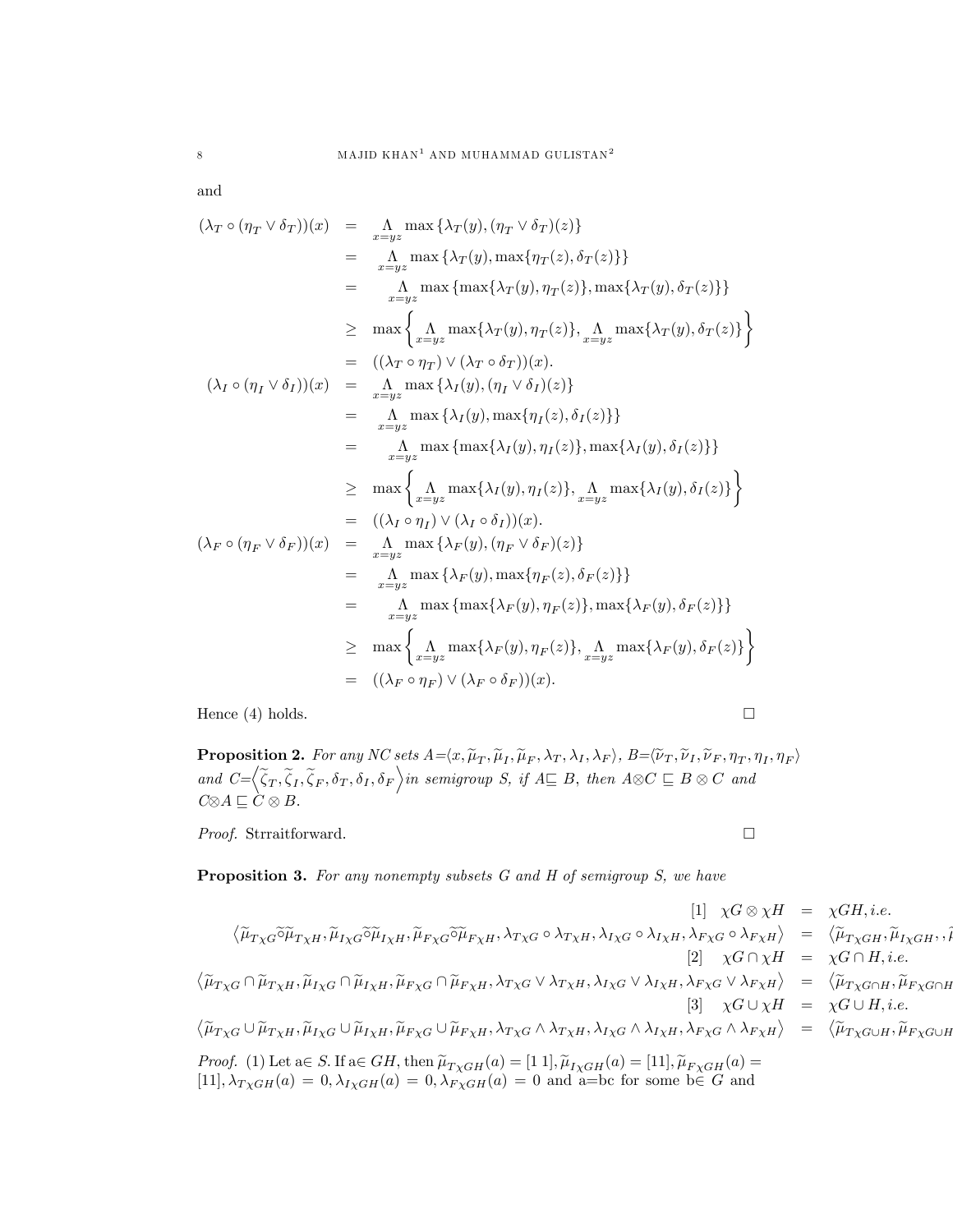$\mathbf{c} {\in H}$  Thus

$$
(\tilde{\mu}_{T\chi G} \circ \tilde{\mu}_{T\chi H})(a) = r \sup_{a=xy} [r \min \{ \tilde{\mu}_{T\chi G}(x), \tilde{\mu}_{T\chi H}(y) \}]
$$
  
\n
$$
\geq r \min \{ \tilde{\mu}_{T\chi G}(b), \tilde{\mu}_{T\chi H}(c) \}
$$
  
\n
$$
= [1 1]
$$
  
\n
$$
(\tilde{\mu}_{I\chi G} \circ \tilde{\mu}_{I\chi H})(a) = r \sup_{a=xy} [r \min \{ \tilde{\mu}_{I\chi G}(x), \tilde{\mu}_{I\chi H}(y) \}]
$$
  
\n
$$
\geq r \min \{ \tilde{\mu}_{I\chi G}(b), \tilde{\mu}_{I\chi H}(c) \}
$$
  
\n
$$
= [1 1]
$$
  
\n
$$
(\tilde{\mu}_{F\chi G} \circ \tilde{\mu}_{F\chi H})(a) = r \sup_{a=xy} [r \min \{ \tilde{\mu}_{F\chi G}(x), \tilde{\mu}_{F\chi H}(y) \}]
$$
  
\n
$$
\geq r \min \{ \tilde{\mu}_{F\chi G}(b), \tilde{\mu}_{F\chi H}(c) \}
$$
  
\n
$$
= [1 1]
$$

and

$$
(\lambda_{T\chi G} \circ \lambda_{T\chi H})(a) = \Lambda_{a=xy}[\max{\lambda_{T\chi G}(x), \lambda_{T\chi H}(y)}]
$$
  
\n
$$
\leq \max{\lambda_{T\chi G}(b), \lambda_{T\chi H}(c)}
$$
  
\n
$$
= 0
$$
  
\n
$$
(\lambda_{I\chi G} \circ \lambda_{I\chi H})(a) = \Lambda_{a=xy}[\max{\lambda_{I\chi G}(x), \lambda_{I\chi H}(y)}]
$$
  
\n
$$
\leq \max{\lambda_{I\chi G}(b), \lambda_{I\chi H}(c)}
$$
  
\n
$$
= 0
$$
  
\n
$$
(\lambda_{F\chi G} \circ \lambda_{F\chi H})(a) = \Lambda_{a=xy}[\max{\lambda_{F\chi G}(x), \lambda_{F\chi H}(y)}]
$$
  
\n
$$
\leq \max{\lambda_{F\chi G}(b), \lambda_{F\chi H}(c)}
$$
  
\n
$$
= 0
$$

It follows that  $(\widetilde{\mu}_{T_{\chi G}} \circ \widetilde{\mu}_{T_{\chi H}})(a) = [1 \ 1], (\widetilde{\mu}_{I_{\chi G}} \circ \widetilde{\mu}_{I_{\chi H}})(a) = [1 \ 1], (\widetilde{\mu}_{F_{\chi G}} \circ$  $\widetilde{\mu}_{F\chi H})(a) = [1 \; 1]$  and  $(\lambda_{T\chi G} \circ \lambda_{T\chi H})(a) = 0, (\lambda_{I\chi G} \circ \lambda_{I\chi H})(a) = 0, (\lambda_{F\chi G} \circ \lambda_{I\chi H})(a)$  $\lambda_{F \chi H}(a) = 0$ . Therefore

$$
\begin{array}{rcl}\n\langle \widetilde{\mu}_{T\chi G} \circ \widetilde{\mu}_{T\chi H}, \lambda_{T\chi G} \circ \lambda_{T\chi H} \rangle & = & \langle \widetilde{\mu}_{T\chi GH}, \lambda_{T\chi GH} \rangle \\
\langle \widetilde{\mu}_{I\chi G} \circ \widetilde{\mu}_{I\chi H}, \lambda_{I\chi G} \circ \lambda_{I\chi H} \rangle & = & \langle \widetilde{\mu}_{I\chi GH}, \lambda_{I\chi GH} \rangle \\
\langle \widetilde{\mu}_{F\chi G} \circ \widetilde{\mu}_{F\chi H}, \lambda_{F\chi G} \circ \lambda_{F\chi H} \rangle & = & \langle \widetilde{\mu}_{F\chi GH}, \lambda_{F\chi GH} \rangle\n\end{array}
$$

that is  ${}_{\mathcal{X}}G\otimes_{\mathcal{X}}H = \chi GH$ . Assume that  ${}_{\mathcal{A}}\notin GH$ . Then  $\tilde{\mu}_{T\chi GH}(a) = [0\ 0], \tilde{\mu}_{I\chi GH}(a) =$ [0 0],  $\widetilde{\mu}_{F_XGH}(a) = [0 \ 0]$  and  $\lambda_{T_XGH}(a) = 1, \lambda_{I_XGH}(a) = 1, \lambda_{F_XGH}(a) = 1$ . Let y,  $z \in S$  be such that a= yz. Then we know that  $y \notin G$  or  $z \notin H$ . Assume that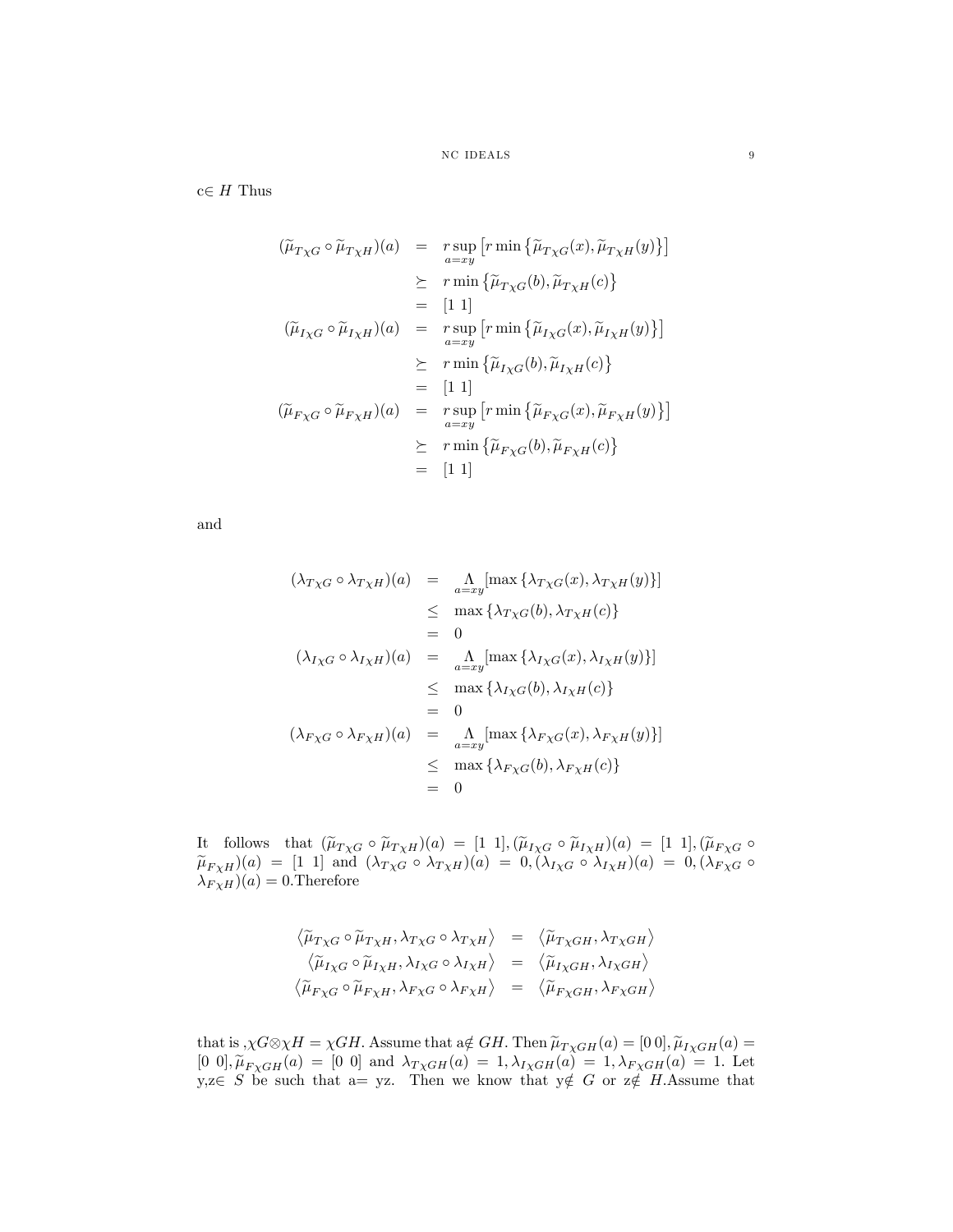$y \notin G$ .Then

$$
(\widetilde{\mu}_{T\chi G} \circ \widetilde{\mu}_{T\chi H})(a) = \underset{a=yz}{r \sup[r \min \{\widetilde{\mu}_{T\chi G}(y), \widetilde{\mu}_{T\chi H}(z)\}]}
$$
  
\n
$$
= \underset{a=yz}{r \sup[r \min \{[0 \ 0], \widetilde{\mu}_{T\chi H}(z)\}]}
$$
  
\n
$$
= [0 \ 0] = \widetilde{\mu}_{T\chi GH}(a)
$$
  
\n
$$
(\widetilde{\mu}_{I\chi G} \circ \widetilde{\mu}_{I\chi H})(a) = \underset{a=yz}{r \sup[r \min \{\widetilde{\mu}_{I\chi G}(y), \widetilde{\mu}_{I\chi H}(z)\}]}
$$
  
\n
$$
= \underset{a=yz}{r \sup[r \min \{[0 \ 0], \widetilde{\mu}_{I\chi H}(z)\}]}
$$
  
\n
$$
= [0 \ 0] = \widetilde{\mu}_{I\chi GH}(a)
$$
  
\n
$$
(\widetilde{\mu}_{F\chi G} \circ \widetilde{\mu}_{F\chi H})(a) = \underset{a=yz}{r \sup[r \min \{\widetilde{\mu}_{F\chi G}(y), \widetilde{\mu}_{F\chi H}(z)\}]}
$$
  
\n
$$
= \underset{a=yz}{r \sup[r \min \{[0 \ 0], \widetilde{\mu}_{F\chi H}(z)\}]}
$$
  
\n
$$
= [0 \ 0] = \widetilde{\mu}_{F\chi GH}(a)
$$

and

$$
(\lambda_{T\chi G} \circ \lambda_{T\chi H})(a) = \Lambda_{a=yz} [\max \{ \lambda_{T\chi G}(y), \lambda_{T\chi H}(z) \}]
$$
  
\n
$$
= \Lambda_{a=yz} [\max \{ 1, \lambda_{T\chi H}(z) \}]
$$
  
\n
$$
= 1 = \lambda_{T\chi GH}(a)
$$
  
\n
$$
(\lambda_{I\chi G} \circ \lambda_{I\chi H})(a) = \Lambda_{a=yz} [\max \{ \lambda_{I\chi G}(y), \lambda_{I\chi H}(z) \}]
$$
  
\n
$$
= \Lambda_{a=yz} [\max \{ 1, \lambda_{I\chi H}(z) \}]
$$
  
\n
$$
= 1 = \lambda_{I\chi GH}(a)
$$
  
\n
$$
(\lambda_{F\chi G} \circ \lambda_{F\chi H})(a) = \Lambda_{a=yz} [\max \{ \lambda_{F\chi G}(y), \lambda_{F\chi H}(z) \}]
$$
  
\n
$$
= \Lambda_{a=yz} [\max \{ 1, \lambda_{F\chi H}(z) \}]
$$
  
\n
$$
= 1 = \lambda_{F\chi GH}(a)
$$

Similarly, if  $z \notin H$ , then  $(\widetilde{\mu}_{T_X G} \circ \widetilde{\mu}_{T_X H})(a) = [0 \ 0] = \widetilde{\mu}_{T_X G H}(a), (\widetilde{\mu}_{T_X G} \circ \widetilde{\mu}_{T_X H})(a) = [0 \ a]$  $[0] = \widetilde{\mu}_{I \chi G H}(a), (\widetilde{\mu}_{F \chi G} \circ \widetilde{\mu}_{F \chi H})(a) = [0 \ 0] = \widetilde{\mu}_{F \chi G H}(a) \text{ and } (\lambda_{T \chi G} \circ \lambda_{T \chi H})(a) = 1 =$  $\lambda_{T\chi GH}(a), (\lambda_{I\chi G}\circ \lambda_{I\chi H})(a) = 1 = \lambda_{I\chi GH}(a), (\lambda_{F\chi G}\circ \lambda_{F\chi H})(a) = 1 = \lambda_{F\chi GH}(a).$ Therefore  $\chi G \otimes \chi H = \chi GH.(2)$  and (3) are straightforward.

# 4. Neutrosophic cubic subsemigroups and ideals

**Definition 2.** A NC set  $A = \langle \tilde{\mu}_T, \tilde{\mu}_I, \tilde{\mu}_F, \lambda_T, \lambda_I, \lambda_F \rangle$  in semigroug S is called a NC  $subsemigroup of S if it satisfies:$ 

$$
(\forall x, y \in S) \quad \widetilde{\mu}_T(xy) \ge r \min \{ \widetilde{\mu}_T(x), \widetilde{\mu}_T(y) \}, \widetilde{\mu}_I(xy) \ge r \min \{ \widetilde{\mu}_I(x), \widetilde{\mu}_I(y) \}, \widetilde{\mu}_F(xy) \ge r \min \{ \widetilde{\mu}_F(x), \widetilde{\mu}_I(y) \}, \widetilde{\mu}_F(xy) \le r \min \{ \widetilde{\mu}_F(x), \widetilde{\mu}_I(y) \}, \widetilde{\mu}_F(xy) \le \max \{ \lambda_T(x), \lambda_T(y) \}, \lambda_I(xy) \le \max \{ \lambda_I(x), \lambda_I(y) \}, \lambda_F(xy) \le \{ \lambda_F(x), \lambda_F(y) \}
$$

**Example 1.** Consider a semigroup  $S = \{a, b, c\}$  with the following Caylay's table.

: a b c  $a \quad c \quad c \quad c$  $b \quad c \quad c \quad a$ 

 $c\quad c\quad b\quad c$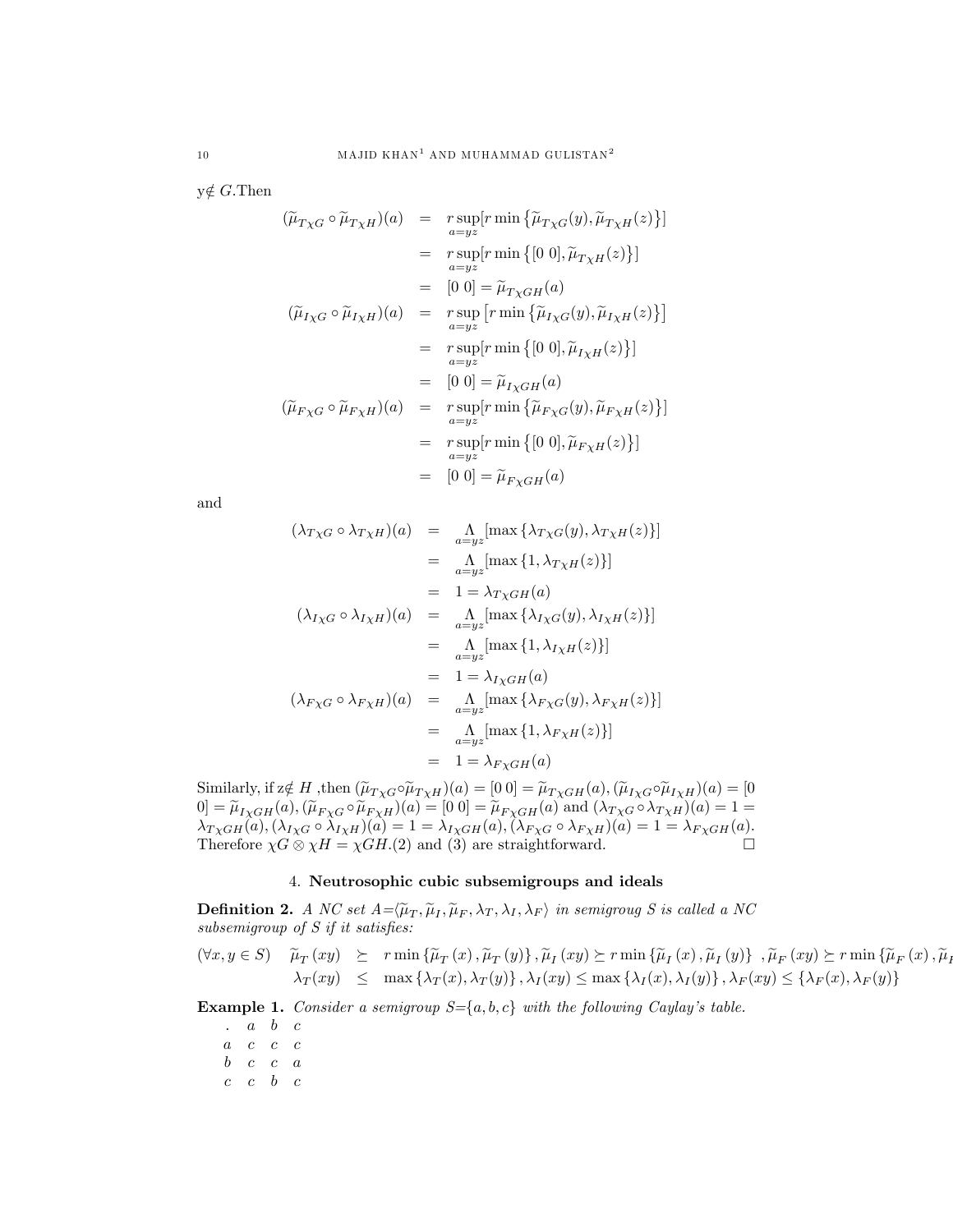|                           | Defins a NC set $A = \langle \widetilde{\mu}_T, \widetilde{\mu}_I, \widetilde{\mu}_F, \lambda_T, \lambda_I, \lambda_F \rangle$ in S by      |                          |  |  |
|---------------------------|---------------------------------------------------------------------------------------------------------------------------------------------|--------------------------|--|--|
|                           | $S \qquad \widetilde{\mu}_T \qquad \quad \widetilde{\mu}_I \qquad \quad \widetilde{\mu}_F \qquad \lambda_T \quad \lambda_I \quad \lambda_F$ |                          |  |  |
| $a \quad [0.3, 0.6]$      | [0.5, 0.7]                                                                                                                                  | $[0.6, 0.7]$ 0.4 0.6 0.8 |  |  |
| $b$ [0.2, 0.4] [0.3, 0.4] |                                                                                                                                             | $[0.2, 0.5]$ 0.6 0.7 0.9 |  |  |
|                           | $c$ [0.7, 0.9] [0.8, 0.9] [0.7, 0.8] 0.2 0.3 0.4                                                                                            |                          |  |  |

**Theorem 1.** A NC set  $A = \langle \tilde{\mu}_T, \tilde{\mu}_I, \tilde{\mu}_F, \lambda_T, \lambda_I, \lambda_F \rangle$  in semigroug S is a NC subsemigroup of S if and only if  $A \otimes A \sqsubseteq A$ .

*Proof.* straightforward. □

**Definition 3.** A NC set  $A = \langle \tilde{\mu}_T, \tilde{\mu}_I, \tilde{\mu}_F, \lambda_T, \lambda_I, \lambda_F \rangle$  in a semigroug S is called a sightly fit in a set of  $\mu$  is  $\tilde{\mu}_I$ . right(left) NC ideal of S if it satisfies:

 $(\forall a, b \in S)$   $\widetilde{\mu}_T(xy) \succeq \widetilde{\mu}_T(x) (\widetilde{\mu}_T(xy) \succeq \widetilde{\mu}_T(y))$ ,  $\widetilde{\mu}_I(xy) \succeq \widetilde{\mu}_I(x) (\widetilde{\mu}_I(xy) \succeq \widetilde{\mu}_I(y))$ ,  $\widetilde{\mu}_F(xy) \succeq \widetilde{\mu}_I(y)$ and  $\lambda_T (xy) \leq \lambda_T (x) (\lambda_T (xy) \leq \lambda_T (y)), \lambda_I (xy) \leq \lambda_I (x) (\lambda_I (xy) \leq \lambda_I (y)), \lambda_F (xy) \leq \lambda_F (x) (\lambda_F (xy) \leq \lambda_F (y)),$ 

By a (two sided) NC ideal we mean a left and right NC ideal.

**Example 2.** Consider a semigroup  $S = \{a, b, c\}$  with the following Caylay's table.<br>  $\therefore$   $a \quad b \quad c$ 

 $\overline{a}$ a a a a  $b \quad a \quad a \quad a$  $c$   $a$   $a$   $c$ Defins a NC set  $A = \langle \widetilde{\mu}_T, \widetilde{\mu}_I, \widetilde{\mu}_F, \lambda_T, \lambda_I, \lambda_F \rangle$  in S by  $S = \begin{bmatrix} \widetilde{\mu}_T & \widetilde{\mu}_I & \widetilde{\mu}_F & \lambda_T & \lambda_I & \lambda_F \\ a & [0.7, 0.9] & [0.8, 0.9] & [0.7, 0.8] & 0.2 & 0.3 & 0.4 \end{bmatrix}$  $[0.7, 0.8]$   $0.2$   $0.3$   $0.4$  $b \quad [0.2, 0.4] \quad [0.3, 0.4] \quad [0.2, 0.5] \quad 0.6 \quad 0.7 \quad 0.9$  $c \quad [0.1, 0.3] \quad [0.5, 0.6] \quad [0.2, 0.4] \quad 0.7 \quad 0.5 \quad 0.8$ It is easy to verify that  $A = \langle \tilde{\mu}_T, \tilde{\mu}_I, \tilde{\mu}_F, \lambda_T, \lambda_I, \lambda_F \rangle$  is a cubic ideal of S.<br>Christian commutation with problem in the continuum Obviously, every left (resp. right) cubic ideal is a cubic subsemigroup.

But the converse may not be true as seen in the following example

**Example 3.** Consider a semigroup  $S = \{a, b, c, d\}$  with the following Caylay's table.<br>  $\begin{bmatrix} a & b & c & d \end{bmatrix}$ 

 $\mathfrak{b}$  $a \quad a \quad a \quad a$  $b \quad a \quad a \quad a$  $c \quad a \quad a \quad a \quad b$  $d \ a \ a \ b \ c$ Defins a NC set  $A = \langle \widetilde{\mu}_T, \widetilde{\mu}_I, \widetilde{\mu}_F, \lambda_T, \lambda_I, \lambda_F \rangle$  in S by  $\begin{array}{ccc} S & \widetilde{\mu}_T & \widetilde{\mu}_I & \widetilde{\mu}_F & \lambda_T & \lambda_I & \lambda_F \ a & [0.5, 0.8] & [0.7, 0.9] & [0.6, 0.8] & 0.2 & 0.1 & 0.3 \end{array}$  $0.2\quad 0.1\quad 0.3$  $b \quad [0.3, 0.6] \quad [0.4, 0.7] \quad [0.3, 0.5] \quad 0.6 \quad 0.7 \quad 0.4$  $c \quad [0.5, 0.8] \quad [0.5, 0.6] \quad [0.5, 0.6] \quad 0.4 \quad 0.5 \quad 0.4$  $d \quad [0.2, 0.4] \quad [0.2, 0.4] \quad [0.1, 0.3] \quad 0.6 \quad 0.8 \quad 0.5$ 

It is easy to verify that  $A = \langle \tilde{\mu}_T, \tilde{\mu}_I, \tilde{\mu}_F, \lambda_T, \lambda_I, \lambda_F \rangle$  is a NC subsemigroup of S;<br>but it is not a left NG ideal of S since  $\tilde{\alpha}$  (d)  $\tilde{\alpha}$  (h) [0.2.0.6]  $\sqrt{[0.5, 0.8]}$ but it is not a left NC ideal of S since  $\tilde{\mu}_T (dc) = \tilde{\mu}_T (b) = [0.3, 0.6] \not\leq [0.5, 0.8] =$  $\widetilde{\mu}_T\left(c\right)$ 

and/or  $\lambda_T (dc) = \lambda_T (b) = 0.6 > 0.4 = \lambda_T (c)$ .

**Theorem 2.** For NC set  $A = \langle \tilde{\mu}_T, \tilde{\mu}_I, \tilde{\mu}_F, \lambda_T, \lambda_I, \lambda_F \rangle$  in semigroug S, the following are equivalent: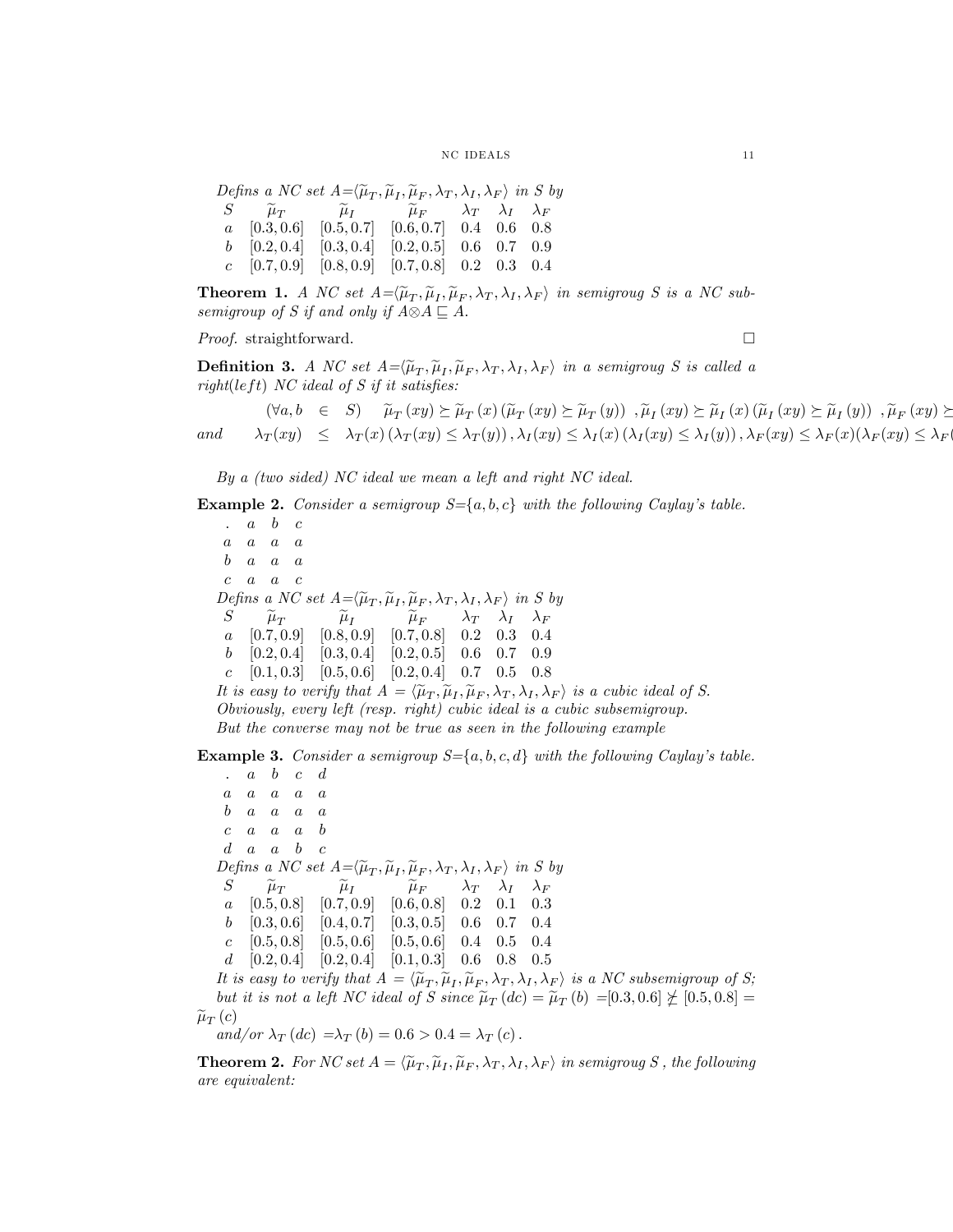$(1)$   $A = \langle \widetilde{\mu}_T, \widetilde{\mu}_F, \widetilde{\mu}_F, \lambda_T, \lambda_I, \lambda_F \rangle$  is a left NC ideal of S.<br>(2)  $S \cong A \sqsubset A$  $(2)$   $S \otimes A \sqsubseteq A$ .

*Proof.* Assume that  $A = \langle \tilde{\mu}_T, \tilde{\mu}_I, \tilde{\mu}_F, \lambda_T, \lambda_I, \lambda_F \rangle$  is a left NC ideal of S. Let  $a \in S$ . If  $(S \otimes A)(a) = \langle [0, 0], 1 \rangle$ , then it is clear that  $S \otimes A \sqsubseteq A$ . Otherewise, there exsists  $x, y \in S$  such that  $a = xy$ . Since  $A = \langle \tilde{\mu}_T, \tilde{\mu}_I, \tilde{\mu}_F, \lambda_T, \lambda_I, \lambda_F \rangle$  is a left NC ideal of S, we have

$$
\begin{array}{rcl}\n\left(\tilde{1}_S \circ \tilde{\mu}_T\right)(a) & = & r \sup_{a=xy} \left[r \min\left\{\tilde{1}_S(x), \tilde{\mu}_T(y)\right\}\right] \\
& \leq & r \sup_{a=xy} \left[r \min\left\{[1,1], \tilde{\mu}_T(xy)\right\}\right] \\
& = & r \sup_{a=xy} \tilde{\mu}_T(a) \\
& \left(\tilde{1}_S \circ \tilde{\mu}_I\right)(a) & = & r \sup_{a=xy} \left[r \min\left\{\tilde{1}_S(x), \tilde{\mu}_I(y)\right\}\right] \\
& \leq & r \sup_{a=xy} \left[r \min\left\{[1,1], \tilde{\mu}_I(xy)\right\}\right] \\
& = & r \sup_{a=xy} \tilde{\mu}_I(a) \\
& \left(\tilde{1}_S \circ \tilde{\mu}_F\right)(a) & = & r \sup_{a=xy} \left[r \min\left\{\tilde{1}_S(x), \tilde{\mu}_F(y)\right\}\right] \\
& \leq & r \sup_{a=xy} \left[r \min\left\{[1,1], \tilde{\mu}_F(xy)\right\}\right] \\
& \leq & r \sup_{a=xy} \left[r \min\left\{[1,1], \tilde{\mu}_F(xy)\right\}\right] \\
& = & r \sup_{a=xy} \tilde{\mu}_F(a) \\
& = & \tilde{\mu}_F(a)\n\end{array}
$$

and

$$
(0_S \circ \lambda_T) (a) = \Lambda_{a=xy} \max \{ 0_S(x), \lambda_T(y) \}
$$
  
\n
$$
\geq \Lambda_{a=xy} \max \{ \lambda_T(xy) \}
$$
  
\n
$$
= \Lambda \lambda_T(a) = \lambda_T(a)
$$
  
\n
$$
(0_S \circ \lambda_I) (a) = \Lambda_{a=xy} \max \{ 0_S(x), \lambda_I(y) \}
$$
  
\n
$$
\geq \Lambda_{a=xy} \max \{ \lambda_I(xy) \}
$$
  
\n
$$
= \Lambda \lambda_I(a) = \lambda_I(a)
$$
  
\n
$$
(0_S \circ \lambda_F) (a) = \Lambda_{a=xy} \max \{ 0_S(x), \lambda_F(y) \}
$$
  
\n
$$
\geq \Lambda_{a=xy} \max \{ \lambda_F(xy) \}
$$
  
\n
$$
= \Lambda \lambda_F(a) = \lambda_F(a)
$$

Therfore  $S \otimes A \sqsubseteq A$ .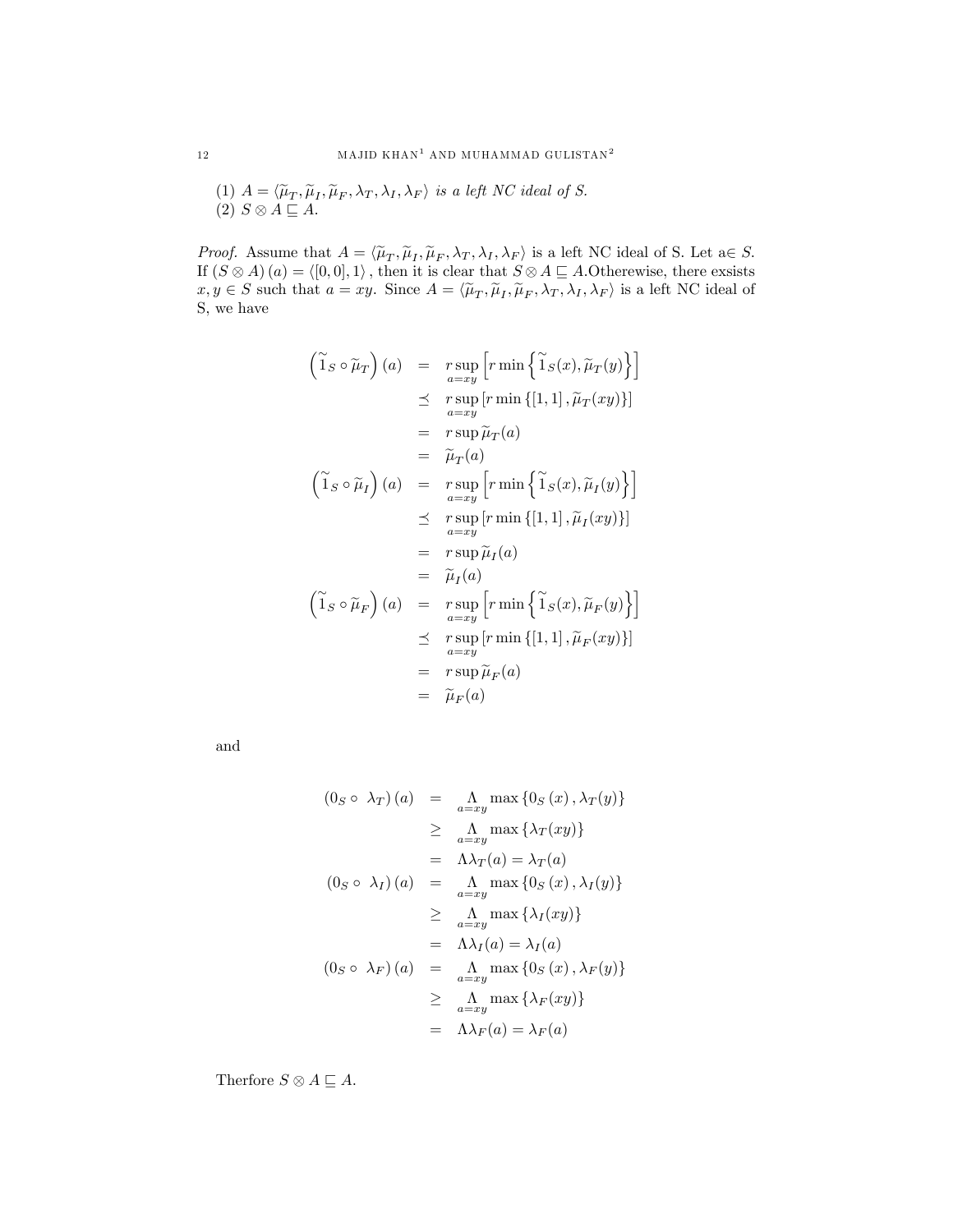Conversely, suppose that  $S \otimes A \sqsubseteq A$ . For any elements x and y of S, let  $a = xy$ . Then

$$
\widetilde{\mu}_T(xy) = \widetilde{\mu}_T(a) \succeq (\widetilde{1}_S \circ \widetilde{\mu}_T) (a)
$$
\n
$$
= r \sup_{a=bc} \left[ r \min \{ \widetilde{1}_S(b), \widetilde{\mu}_T(c) \} \right]
$$
\n
$$
\succeq r \min \{ \widetilde{1}_S(x), \widetilde{\mu}_T(y) \} = \widetilde{\mu}_T(y)
$$
\n
$$
\widetilde{\mu}_I(xy) = \widetilde{\mu}_I(a) \succeq (\widetilde{1}_S \circ \widetilde{\mu}_I) (a)
$$
\n
$$
= r \sup_{a=bc} \left[ r \min \{ \widetilde{1}_S(b), \widetilde{\mu}_I(c) \} \right]
$$
\n
$$
\succeq r \min \{ \widetilde{1}_S(x), \widetilde{\mu}_I(y) \} = \widetilde{\mu}_I(y)
$$
\n
$$
\widetilde{\mu}_F(xy) = \widetilde{\mu}_F(a) \succeq (\widetilde{1}_S \circ \widetilde{\mu}_F) (a)
$$
\n
$$
= r \sup_{a=bc} \left[ r \min \{ \widetilde{1}_S(b), \widetilde{\mu}_F(c) \} \right]
$$
\n
$$
\succeq r \min \{ \widetilde{1}_S(x), \widetilde{\mu}_F(y) \} = \widetilde{\mu}_F(y)
$$

and

$$
\lambda_T(xy) = \lambda_T(a) \le (0_S \circ \lambda_T)(a)
$$
  
\n
$$
= \Lambda \max\{0_S(b), \lambda_T(c)\}
$$
  
\n
$$
\le \max\{0_S(x), \lambda_T(y)\} = \lambda_T(y)
$$
  
\n
$$
\lambda_I(xy) = \lambda_I(a) \le (0_S \circ \lambda_I)(a)
$$
  
\n
$$
= \Lambda \max\{0_S(b), \lambda_I(c)\}
$$
  
\n
$$
\le \max\{0_S(x), \lambda_I(y)\} = \lambda_I(y)
$$
  
\n
$$
\lambda_F(xy) = \lambda_F(a) \le (0_S \circ \lambda_F)(a)
$$
  
\n
$$
= \Lambda \max\{0_S(b), \lambda_F(c)\}
$$
  
\n
$$
\le \max\{0_S(x), \lambda_F(y)\} = \lambda_F(y)
$$

Hence  $A = \langle \tilde{\mu}_T, \tilde{\mu}_I, \tilde{\mu}_F, \lambda_T, \lambda_I, \lambda_F \rangle$  is a left NC ideal of S.

Similarly, we can induces the following theorem.

**Theorem 3.** For a NS cubic st  $A = \langle \tilde{\mu}_T, \tilde{\mu}_I, \tilde{\mu}_F, \lambda_T, \lambda_I, \lambda_F \rangle$  in asemigroup S, the following are equivalent:

(1)  $A = \langle \tilde{\mu}_T, \tilde{\mu}_I, \tilde{\mu}_F, \lambda_T, \lambda_I, \lambda_F \rangle$  is a right NS cubic ideal of S.  $(2)$   $A \otimes S \sqsubseteq A$ .

**Theorem 4.** If  $A = \langle \widetilde{\mu}_T, \widetilde{\mu}_I, \widetilde{\mu}_F, \lambda_T, \lambda_I, \lambda_F \rangle$  is a NS cubic set in a semigroup S, then  $S \otimes A$  (resp.  $A \otimes S$ ) is a left (resp. right) NS cubic ideal of S.

*Proof.* Since  $S \otimes (S \otimes A) = (S \otimes S) \otimes A \sqsubseteq S \otimes A$ , it follows from theorem 2 that  $S \otimes A$  is a left NS cubic ideal of S. Similarly  $A \otimes S$  is a right NS cubic ideal of S.  $\Box$ 

Now we will consider conditions for a left (resp. right) NS cubic ideal to be constant.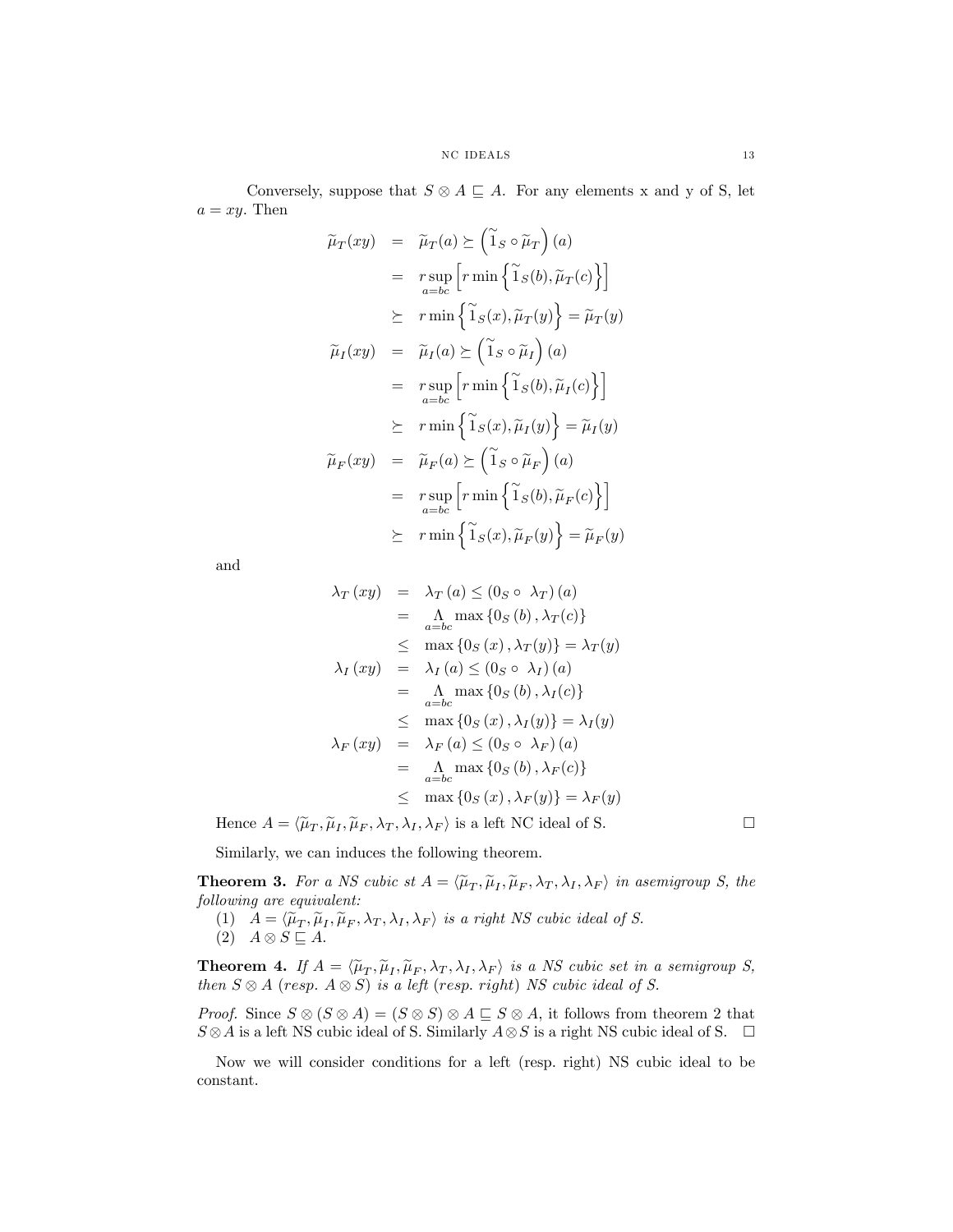**Proposition 4.** Let U be a left zero subsemigroup of a semigroup S. If  $A =$  $\langle \widetilde{\mu}_T, \widetilde{\mu}_I, \widetilde{\mu}_F, \lambda_T, \lambda_I, \lambda_F \rangle$  is a left NS cubic ideal of, then  $A(x) = A(y)$  for all  $x, y \in U$ .

*Proof.* Let  $x, y \in U$ . Then  $xy = x$  and  $yx = y$ . Thus

$$
\widetilde{\mu}_T(x) = \widetilde{\mu}_T(xy) \succeq \widetilde{\mu}_T(y) = \widetilde{\mu}_T(yx) \succeq \widetilde{\mu}_T(x) \n\widetilde{\mu}_I(x) = \widetilde{\mu}_I(xy) \succeq \widetilde{\mu}_I(y) = \widetilde{\mu}_I(yx) \succeq \widetilde{\mu}_I(x) \n\widetilde{\mu}_F(x) = \widetilde{\mu}_F(xy) \succeq \widetilde{\mu}_F(y) = \widetilde{\mu}_F(yx) \succeq \widetilde{\mu}_F(x)
$$

and

$$
\lambda_T(x) = \lambda_T(xy) \le \lambda_T(y) = \lambda_T(xy) \le \lambda_T(x)
$$
  
\n
$$
\lambda_I(x) = \lambda_I(xy) \le \lambda_I(y) = \lambda_I(xy) \le \lambda_I(x)
$$
  
\n
$$
\lambda_F(x) = \lambda_F(xy) \le \lambda_F(y) = \lambda_F(xy) \le \lambda_F(x)
$$

Therefore  $A(x) = A(y)$  for all  $x, y \in U$ .

Similarly, we have the following proposition.

**Proposition 5.** Let U be a right zero subsemigroup of a semigroup S. If  $A =$  $\langle \widetilde{\mu}_T, \widetilde{\mu}_I, \widetilde{\mu}_F, \lambda_T, \lambda_I, \lambda_F \rangle$  is a right NS cubic ideal of, then  $A(x) = A(y)$  for all  $x, y \in U$ .

**Theorem 5.** Let  $A = \langle \widetilde{\mu}_T, \widetilde{\mu}_I, \widetilde{\mu}_F, \lambda_T, \lambda_I, \lambda_F \rangle$  is a left NC ideal of a semigroup S. If the set of all idempotent elements of S forms a left zero subsemigroup of S, then  $A(u) = A(v)$  for all idempotent elements u and v of S.

*Proof.* Let  $Idm(S)$  be the set of all idempotent elements of S and assume that  $Idm(S)$  is a left zero subsemigroup of S. For any  $u, v \in Idm(S)$ , we have  $uv = u$ and  $uv = v$ . Hence

$$
\widetilde{\mu}_T(u) = \widetilde{\mu}_T(uv) \succeq \widetilde{\mu}_T(v) = \widetilde{\mu}_T(uv) \succeq \widetilde{\mu}_T(u)
$$
\n
$$
\widetilde{\mu}_T(u) = \widetilde{\mu}_T(uv) \succeq \widetilde{\mu}_T(v) = \widetilde{\mu}_T(uv) \succeq \widetilde{\mu}_T(u)
$$
\n
$$
\widetilde{\mu}_F(u) = \widetilde{\mu}_F(uv) \succeq \widetilde{\mu}_F(v) = \widetilde{\mu}_F(uv) \succeq \widetilde{\mu}_F(u)
$$

and

$$
\lambda_T(u) = \lambda_T(uv) \leq \lambda_T(v) = \lambda_T(uv) \leq \lambda_T(u)
$$
  
\n
$$
\lambda_I(u) = \lambda_I(uv) \leq \lambda_I(v) = \lambda_I(uv) \leq \lambda_I(u)
$$
  
\n
$$
\lambda_F(u) = \lambda_F(uv) \leq \lambda_F(v) = \lambda_F(uv) \leq \lambda_F(u)
$$

Therefore  $A(u) = A(v)$  for all  $u, v \in \text{Idm}(S)$ .

Similarly, we have the following theorem.

**Theorem 6.** Let  $A = \langle \tilde{\mu}_T, \tilde{\mu}_I, \tilde{\mu}_F, \lambda_T, \lambda_I, \lambda_F \rangle$  is a right NC ideal of a semigroup S. If the set of all idempotent elements of S forms a right zero subsemigroup of S, then  $A(u) = A(v)$  for all idempotent elements u and v of S.

**Theorem 7.** Let S be a semigroup. Then the following properties hold.

(1) The intersection of two NC subsemigroups of S is a NC subsemigroup of S.

(2) The intersection of two left (resp. right) NC ideals of S is a left (resp. right) NC ideals of S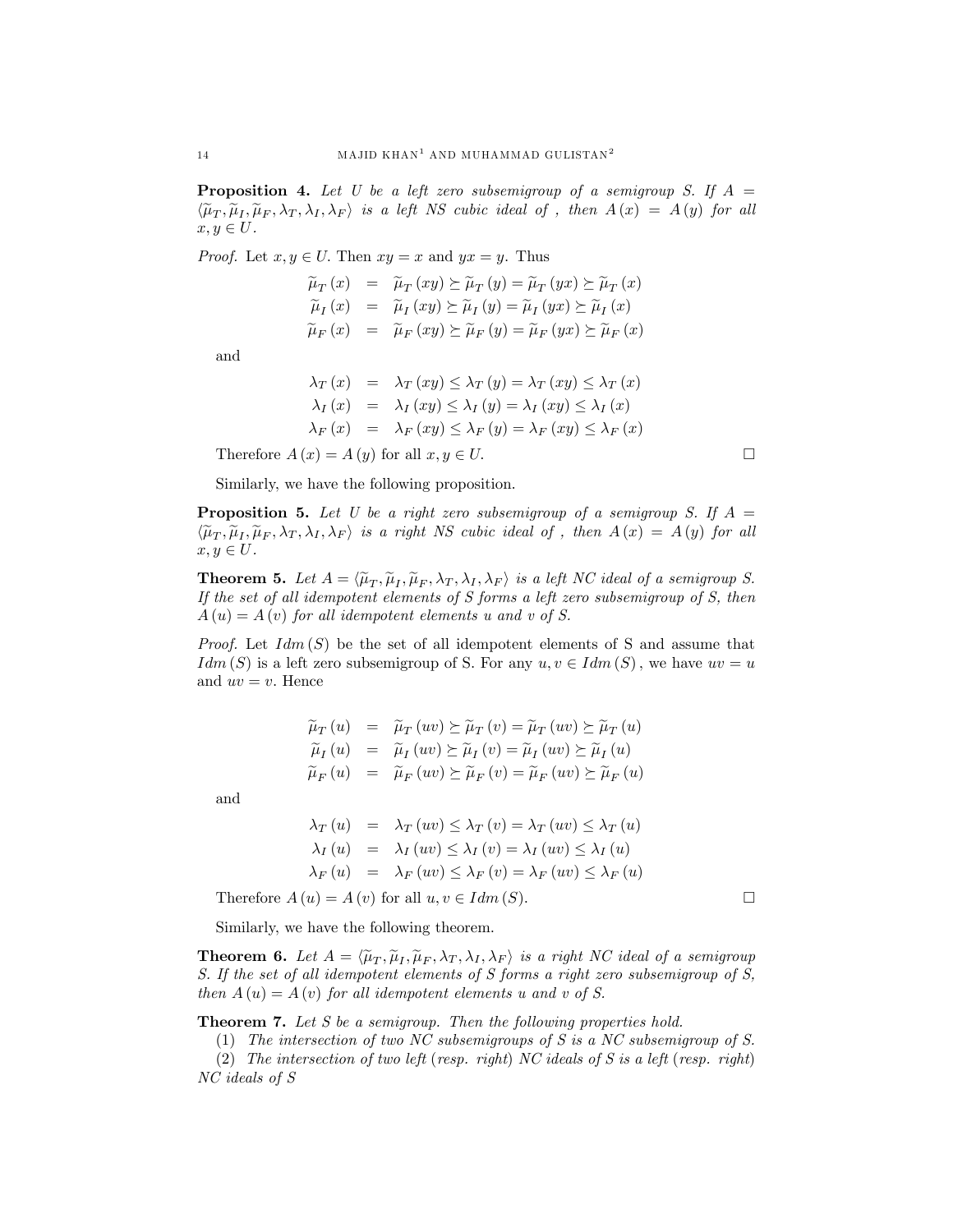Proof. (1) Let  $A = \langle \tilde{\mu}_T, \tilde{\mu}_I, \tilde{\mu}_F, \lambda_T, \lambda_F \rangle$  and  $B = \langle \tilde{\nu}_T, \tilde{\nu}_I, \tilde{\nu}_F, \eta_T, \eta_I, \eta_F \rangle$  be two NC subsemigroups of S. Let x and y be any elements of S. Then

$$
(\widetilde{\mu}_{T} \cap \widetilde{\nu}_{T})(xy) = r \min \{ \widetilde{\mu}_{T}(xy), \widetilde{\nu}_{T}(xy) \}
$$
  
\n
$$
\geq r \min \{ r \min \{ \widetilde{\mu}_{T}(x), \widetilde{\mu}_{T}(y) \}, r \min \{ \widetilde{\nu}_{T}(x), \widetilde{\nu}_{T}(y) \} \}
$$
  
\n
$$
= r \min \{ r \min \{ \widetilde{\mu}_{T}(x), \widetilde{\nu}_{T}(x) \}, r \min \{ \widetilde{\mu}_{T}(y), \widetilde{\nu}_{T}(y) \} \}
$$
  
\n
$$
= r \min \{ (\widetilde{\mu}_{T} \cap \widetilde{\nu}_{T})(x), (\widetilde{\mu}_{T} \cap \widetilde{\nu}_{T})(y) \}
$$
  
\n
$$
(\widetilde{\mu}_{I} \cap \widetilde{\nu}_{I})(xy) = r \min \{ \widetilde{\mu}_{I}(xy), \widetilde{\nu}_{I}(xy) \}
$$
  
\n
$$
\geq r \min \{ r \min \{ \widetilde{\mu}_{I}(x), \widetilde{\mu}_{I}(y) \}, r \min \{ \widetilde{\nu}_{I}(x), \widetilde{\nu}_{I}(y) \} \}
$$
  
\n
$$
= r \min \{ r \min \{ \widetilde{\mu}_{I}(x), \widetilde{\nu}_{I}(x) \}, r \min \{ \widetilde{\mu}_{I}(y), \widetilde{\nu}_{I}(y) \} \}
$$
  
\n
$$
= r \min \{ (\widetilde{\mu}_{I} \cap \widetilde{\nu}_{I})(x), (\widetilde{\mu}_{I} \cap \widetilde{\nu}_{I})(y) \}
$$
  
\n
$$
= r \min \{ \widetilde{\mu}_{F}(xy), \widetilde{\nu}_{F}(xy) \}
$$
  
\n
$$
= r \min \{ r \min \{ \widetilde{\mu}_{F}(x), \widetilde{\mu}_{F}(y) \}, r \min \{ \widetilde{\nu}_{F}(x), \widetilde{\nu}_{F}(y) \} \}
$$
  
\n
$$
= r \min \{ r \min \{ \widetilde{\mu}_{F}(x), \widetilde{\nu}_{F}(x) \}, r \min \{ \widetilde{\mu}_{F}(y), \widetilde{\nu}_{F}(y) \} \}
$$
  
\n
$$
= r
$$

and

$$
(\lambda_T \vee \eta_T)(xy) = \max{\lambda_T(xy), \eta_T(xy)}
$$
  
\n
$$
\leq \max{\max{\lambda_T(x), \lambda_T(y)}, \max{\eta_T(x), \eta_T(y)} }
$$
  
\n
$$
= \max{\max{\lambda_T(x), \eta_T(x)}, \max{\lambda_T(y), \eta_T(y)} }
$$
  
\n
$$
= \max{\{\lambda_T(\vartheta), (\lambda_T \vee \eta_T)(y)\}}
$$
  
\n
$$
(\lambda_I \vee \eta_I)(xy) = \max{\lambda_I(xy), \eta_I(xy)} \}
$$
  
\n
$$
\leq \max{\max{\lambda_I(x), \lambda_I(y)}, \max{\eta_I(x), \eta_I(y)} }
$$
  
\n
$$
= \max{\max{\lambda_I(x), \lambda_I(y)}, \max{\lambda_I(y), \eta_I(y)} }
$$
  
\n
$$
= \max{\max{\lambda_I(x), \eta_I(x)}, \max{\lambda_I(y), \eta_I(y)} }
$$
  
\n
$$
(\lambda_F \vee \eta_F)(xy) = \max{\lambda_F(xy), \eta_F(xy)} \}
$$
  
\n
$$
\leq \max{\max{\lambda_F(x), \lambda_F(y)}, \max{\eta_F(x), \eta_F(y)} }
$$
  
\n
$$
= \max{\max{\lambda_F(x), \eta_F(y)}, \max{\lambda_F(y), \eta_F(y)} }
$$
  
\n
$$
= \max{\{\lambda_F(x), \eta_F(x), \max{\lambda_F(y), \eta_F(y)} \}}
$$

Therefore  $A \sqcap B = \langle \tilde{\mu}_T \cap \tilde{\nu}_T, \tilde{\mu}_I \cap \tilde{\nu}_I, \tilde{\mu}_F \cap \tilde{\nu}_F, \lambda_T \vee \eta_T, \lambda_I \vee \eta_I, \lambda_F \vee \eta_F \rangle$  is a NC subsemigroup of S.

The second property can be proved in a similar manner.  $\Box$ 

**Proposition 6.** If  $A = \langle \widetilde{\mu}_T, \widetilde{\mu}_F, \lambda_T, \lambda_I, \lambda_F \rangle$  is right NC ideal and  $B = \langle \widetilde{\nu}_T, \widetilde{\nu}_I, \widetilde{\nu}_F, \eta_T, \eta_I, \eta_F \rangle$ is a left NC ideal of a semigroup S, then  $A \otimes B \sqsubseteq A \sqcap B$ .

*Proof.* Let  $A = \langle \tilde{\mu}_T, \tilde{\mu}_I, \tilde{\mu}_F, \lambda_T, \lambda_I, \lambda_F \rangle$  is right NC ideal and  $B = \langle \tilde{\nu}_T, \tilde{\nu}_I, \tilde{\nu}_F, \eta_T, \eta_I, \eta_F \rangle$ is any NC ideal of S. Then by Theorem (2) and Theorem (3) we have  $A \otimes B \sqsubseteq$  $A \otimes S \sqsubseteq A$  and  $A \otimes B \sqsubseteq S \otimes B \sqsubseteq B$ . Thus  $A \otimes B \sqsubseteq A \sqcap B$ .

**Proposition 7.** If S is a regular semigroup, then  $A \otimes B = A \cap B$  for every right NC  $ideal\ A = \langle \tilde{\mu}_T, \tilde{\mu}_I, \tilde{\mu}_F, \lambda_T, \lambda_I, \lambda_F \rangle$  and every left NC ideal  $B = \langle \tilde{\nu}_T, \tilde{\nu}_I, \tilde{\nu}_F, \eta_T, \eta_I, \eta_F \rangle$ of S.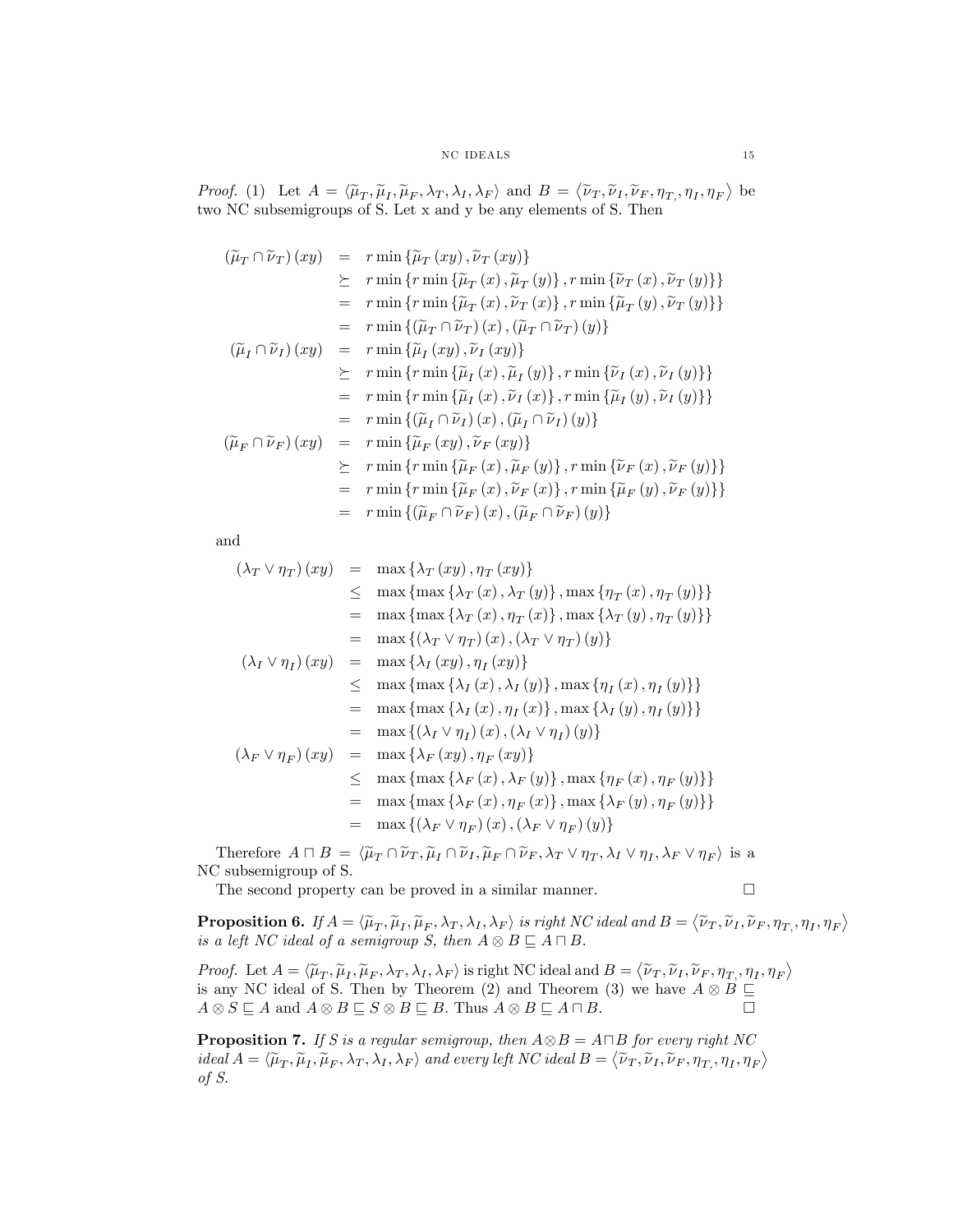*Proof.* Let a be any element of S. Since S is regular, there exist an element  $x \in S$ such that  $a = axa$ . Hence we have

$$
(\widetilde{\mu}_T \circ \widetilde{\nu}_T) (a) = r \sup_{a=yz} \{ r \min \{ \widetilde{\mu}_T(y), \widetilde{\nu}_T(z) \} \}
$$
  
\n
$$
\geq r \min \{ \widetilde{\mu}_T(a x), \widetilde{\nu}_T(a) \}
$$
  
\n
$$
\geq r \min \{ \widetilde{\mu}_T(a), \widetilde{\nu}_T(a) \}
$$
  
\n
$$
= (\widetilde{\mu}_T \cap \widetilde{\nu}_T) (a)
$$
  
\n
$$
(\widetilde{\mu}_I \circ \widetilde{\nu}_I) (a) = r \sup_{a=yz} \{ r \min \{ \widetilde{\mu}_I(y), \widetilde{\nu}_I(z) \} \}
$$
  
\n
$$
\geq r \min \{ \widetilde{\mu}_I(a x), \widetilde{\nu}_I(a) \}
$$
  
\n
$$
\geq r \min \{ \widetilde{\mu}_I(a), \widetilde{\nu}_I(a) \}
$$
  
\n
$$
= (\widetilde{\mu}_I \cap \widetilde{\nu}_I) (a)
$$
  
\n
$$
(\widetilde{\mu}_F \circ \widetilde{\nu}_F) (a) = r \sup_{a=yz} \{ r \min \{ \widetilde{\mu}_F(y), \widetilde{\nu}_F(z) \} \}
$$
  
\n
$$
\geq r \min \{ \widetilde{\mu}_F(a x), \widetilde{\nu}_F(a) \}
$$
  
\n
$$
\geq r \min \{ \widetilde{\mu}_F(a), \widetilde{\nu}_F(a) \}
$$
  
\n
$$
= (\widetilde{\mu}_F \cap \widetilde{\nu}_F) (a)
$$

and

$$
(\lambda_T \circ \eta_T) (a) = \bigwedge_{a=yz} \max \{ \lambda_T (y), \eta_T (z) \}
$$
  
\n
$$
\leq \max \{ \lambda_T (ax), \eta_T (a) \}
$$
  
\n
$$
\leq \max \{ \lambda_T (a), \eta_T (a) \}
$$
  
\n
$$
= (\lambda_T \cap \eta_T) (a)
$$
  
\n
$$
(\lambda_I \circ \eta_I) (a) = \bigwedge_{a=yz} \max \{ \lambda_I (y), \eta_I (z) \}
$$
  
\n
$$
\leq \max \{ \lambda_I (ax), \eta_I (a) \}
$$
  
\n
$$
\leq \max \{ \lambda_I (a), \eta_I (a) \}
$$
  
\n
$$
= (\lambda_I \cap \eta_I) (a)
$$
  
\n
$$
(\lambda_F \circ \eta_F) (a) = \bigwedge_{a=yz} \max \{ \lambda_F (y), \eta_F (z) \}
$$
  
\n
$$
\leq \max \{ \lambda_F (ax), \eta_F (a) \}
$$
  
\n
$$
\leq \max \{ \lambda_F (a), \eta_F (a) \}
$$
  
\n
$$
= (\lambda_F \cap \eta_F) (a)
$$

and so  $A \otimes B \sqsupseteq A \sqcap B$ . It follows from Proposition (6) that  $A \otimes B = A \sqcap B$ .  $\Box$ 

We now discuss the converse of Proposition  $(7)$ . We first consider the following lemmas.

**Lemma 1.** [20]  $\Box$  For a semigroup S, the following conditions are equivalent.

 $(1)$  *S* is regular.

(2)  $R \cap L = RL$  for every right ideal R of S and every left ideal L of S.

**Lemma 2.** For a non-empty subset  $G$  of a semigroup  $S$ , we have

(1) *G* is a subsemigroup of *S* if and only if the characteristic NC set  $\chi = \langle \tilde{\mu}_{T_X}, \tilde{\mu}_{I_X}, \tilde{\mu}_{F_X}, \lambda_{T_X}, \lambda_{I_X}, \lambda_{F_X} \rangle$  of *G* in *S* is a NC subsemigroup of *S*.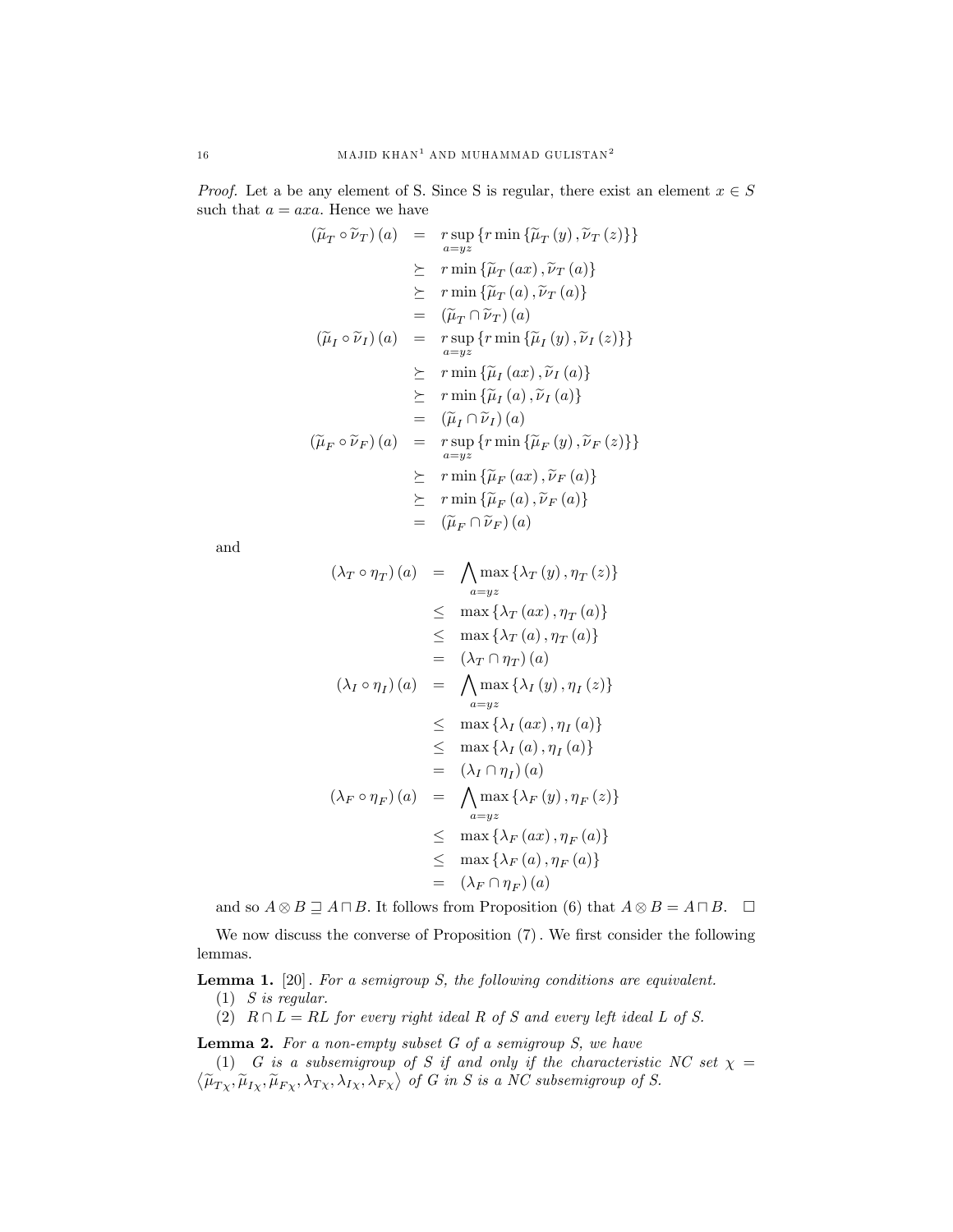(2) G is a left (right) ideal of S if and only if the characteristic NC set  $\chi = \langle \tilde{\mu}_{T_X}, \tilde{\mu}_{I_X}, \tilde{\mu}_{F_X}, \lambda_{T_X}, \lambda_{I_X}, \lambda_{F_X} \rangle$  of G in S is a left (resp. right) NC ideal of S.

*Proof.* Straight forward □

**Theorem 8.** For every right NC ideal  $A = \langle \widetilde{\mu}_T, \widetilde{\mu}_I, \widetilde{\mu}_F, \lambda_T, \lambda_I, \lambda_F \rangle$  and every left  $\overline{MS} \leq \widetilde{\epsilon} \leq \widetilde{\epsilon}$ NC ideal  $B = \langle \tilde{\nu}_T, \tilde{\nu}_I, \tilde{\nu}_F, \eta_T, \eta_I, \eta_F \rangle$  of a semigroup S, if  $A \otimes B = A \cap B$ , then S is regular.

*Proof.* Assume that  $A \otimes B = A \cap B$  for every right NC ideal  $A = \langle \widetilde{\mu}_I, \widetilde{\mu}_I, \widetilde{\mu}_I, \lambda_I, \lambda_I, \lambda_F \rangle$  and every left NC ideal  $B = \langle \tilde{\nu}_T, \tilde{\nu}_I, \tilde{\nu}_F, \eta_T, \eta_I, \eta_F \rangle$  of a semigroup S. Let R and L be any right ideal and left ideal of S, respectively. In order to see that  $R \cap L \subseteq$ RL holds, let a be any element of  $R \cap L$ . Then the characteristic NC sets  $\chi_{R}$  =  $\left\langle \widetilde{\mu}_{T\chi_{R}},\widetilde{\mu}_{F\chi_{R}},\lambda_{T\chi_{R}},\lambda_{I\chi_{R}},\lambda_{F\chi_{R}}\right\rangle$  and  $\left\langle \chi_{L}=\left\langle \widetilde{\mu}_{T\chi_{L}},\widetilde{\mu}_{I\chi_{L}},\widetilde{\mu}_{F\chi_{L}},\lambda_{T\chi_{L}},\lambda_{I\chi_{L}},\lambda_{F\chi_{L}}\right\rangle$  are

a right NC ideal and a left NC ideal of S, respectively, by Lemma (2): It follows from the hypothesis and proposition (3) that

$$
\widetilde{\mu}_{T\chi_{RL}}(a) = (\widetilde{\mu}_{T\chi_R} \circ \widetilde{\mu}_{T\chi_L})(a)
$$
\n
$$
= (\widetilde{\mu}_{T\chi_R} \cap \widetilde{\mu}_{T\chi_L})(a)
$$
\n
$$
= \widetilde{\mu}_{T\chi_{R\cap L}}(a) = [1, 1]
$$
\n
$$
\widetilde{\mu}_{T\chi_{RL}}(a) = (\widetilde{\mu}_{T\chi_R} \circ \widetilde{\mu}_{T\chi_L})(a)
$$
\n
$$
= (\widetilde{\mu}_{T\chi_R} \cap \widetilde{\mu}_{T\chi_L})(a)
$$
\n
$$
= \widetilde{\mu}_{T\chi_{R\cap L}}(a) = [1, 1]
$$
\n
$$
\widetilde{\mu}_{T\chi_{RL}}(a) = (\widetilde{\mu}_{T\chi_R} \circ \widetilde{\mu}_{T\chi_L})(a)
$$
\n
$$
= (\widetilde{\mu}_{T\chi_R} \cap \widetilde{\mu}_{T\chi_L})(a)
$$
\n
$$
= \widetilde{\mu}_{T\chi_{R\cap L}}(a) = [1, 1]
$$

and

$$
\lambda_{T\chi_{RL}}(a) = \left(\lambda_{T\chi_R} \circ \lambda_{T\chi_L}\right)(a)
$$

$$
= \left(\lambda_{T\chi_R} \cap \lambda_{T\chi_L}\right)(a)
$$

$$
= \lambda_{T\chi_{R\cap L}}(a) = [1, 1]
$$

$$
\lambda_{I\chi_{RL}}(a) = \left(\lambda_{I\chi_R} \circ \lambda_{I\chi_L}\right)(a)
$$

$$
= \left(\lambda_{I\chi_R} \cap \lambda_{I\chi_L}\right)(a)
$$

$$
= \lambda_{I\chi_{R\cap L}}(a) = [1, 1]
$$

$$
\lambda_{F\chi_{RL}}(a) = \left(\lambda_{F\chi_R} \circ \lambda_{F\chi_L}\right)(a)
$$

$$
= \left(\lambda_{F\chi_R} \cap \lambda_{F\chi_L}\right)(a)
$$

$$
= \lambda_{F\chi_{R\cap L}}(a) = [1, 1]
$$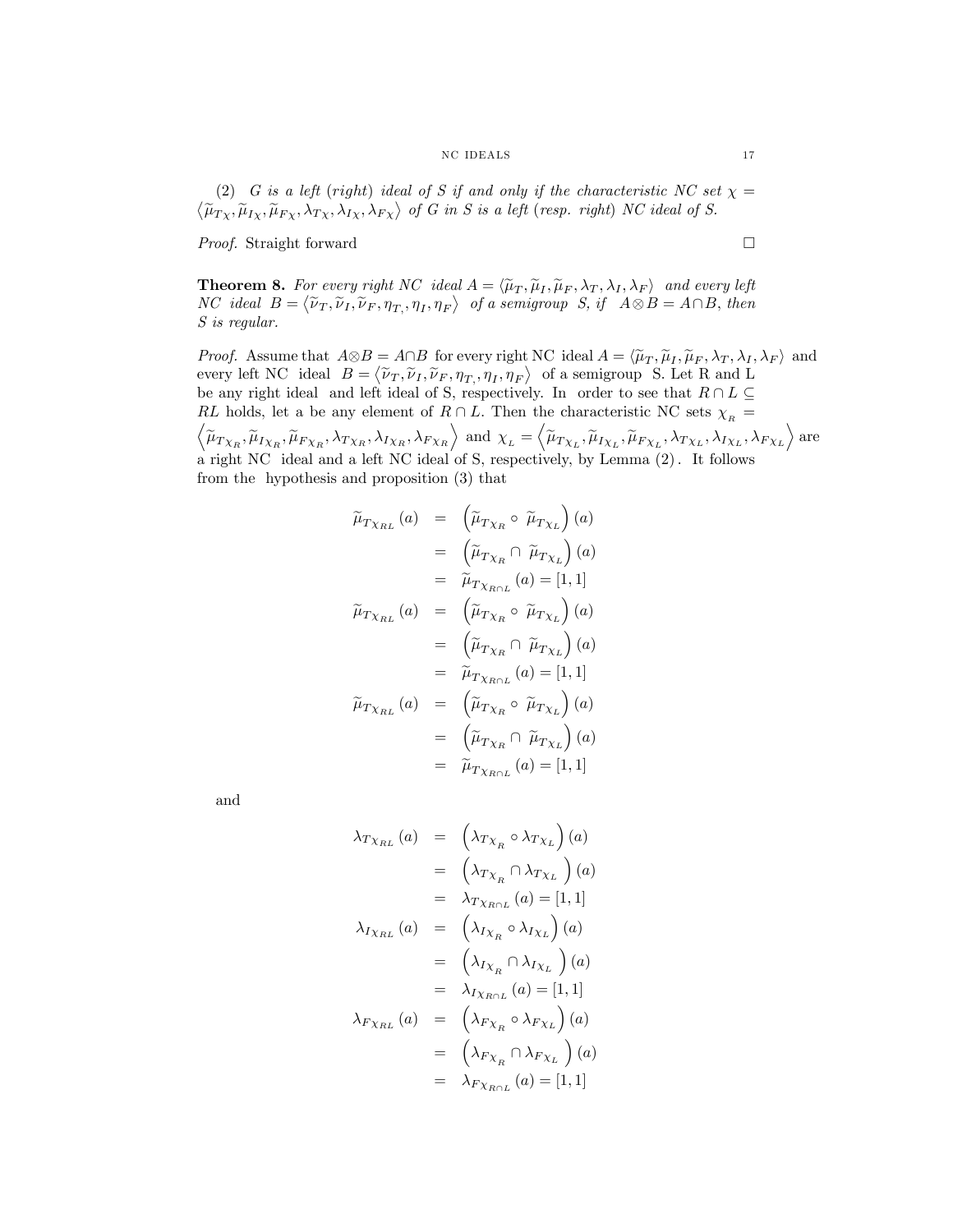and so that  $a \in RL$ . Thus  $R \cap L \subseteq RL$ . Since the inclusion in the otherdirection always holds, we obtain that  $R \cap L = RL$ . It follows from Lemma (1) that S is regular. regular.  $\Box$ 

Let  $A = \langle \tilde{\mu}_T, \tilde{\mu}_I, \tilde{\mu}_F, \lambda_T, \lambda_I, \lambda_F \rangle$  be a NC set in X. For any  $s, o, g \in [0, 1]$  and  $\widetilde{t}, \widetilde{i}, \widetilde{f} \in D[0, 1],$  we define  $U(A; [s, t], r)$  as follows:

$$
U\left(A; \left\langle \widetilde{t}, \widetilde{i}, \widetilde{f}, s, o, g \right\rangle \right) = \left\{ x \in X \, | \, \left\langle \widetilde{\mu}_T \left( x \right) \succeq \widetilde{t}, \widetilde{\mu}_I \left( x \right) \succeq \widetilde{i}, \widetilde{\mu}_F \left( x \right) \succeq \widetilde{f}, \lambda_T \left( x \right) \leq s, \lambda_I \left( x \right) \leq o, \lambda_F \left( x \right) \leq g \right\rangle \right\}
$$

and we say it is a NC level set of  $A = \langle \tilde{\mu}_T, \tilde{\mu}_I, \tilde{\mu}_F, \lambda_T, \lambda_I, \lambda_F \rangle$  (see [8]).

**Theorem 9.** For a NC set  $A = \langle \tilde{\mu}_T, \tilde{\mu}_I, \tilde{\mu}_F, \lambda_T, \lambda_I, \lambda_F \rangle$  in a semigroup S, the following are equivalent:

(1)  $A = \langle \tilde{\mu}_T, \tilde{\mu}_I, \tilde{\mu}_F, \lambda_T, \lambda_I, \lambda_F \rangle$  is a NC subsemigroup of S.

(2) Every non-empty NC level set of  $A = \langle \tilde{\mu}_T, \tilde{\mu}_I, \tilde{\mu}_F, \lambda_T, \lambda_I, \lambda_F \rangle$  is a subsemigroup of S.

*Proof.* Assume that  $A = \langle \tilde{\mu}_T, \tilde{\mu}_I, \tilde{\mu}_F, \lambda_T, \lambda_I, \lambda_F \rangle$  is a NC subsemigroup of S. let  $x,y \in U\left(A; \left\langle \tilde{t}, \tilde{i}, \tilde{f}, s, o, g \right\rangle\right)$  for all  $s, o, g \in [0,1]$  and  $\tilde{t}, \tilde{i}, \tilde{f} \in D[0,1]$ . Then  $\tilde{\mu}_T(x) \succeq$  $\widetilde{\mu}_I(x) \geq i, \widetilde{\mu}_F(x) \geq f \text{ and } \lambda_T(x) \leq s, \lambda_I(x) \leq o, \lambda_F(x) \leq g, \ \widetilde{\mu}_T(y) \geq t, \widetilde{\mu}_I(y) \geq g$  $\widetilde{i}, \widetilde{\mu}_F(y) \succeq \widetilde{f}$  and  $\lambda_T(y) \leq s, \lambda_I(y) \leq o, \lambda_F(y) \leq g$ . It follows form Definition  $(2)$  that  $\widetilde{\mu}_T(xy) \succeq r \min \{ \widetilde{\mu}_T(x), \widetilde{\mu}_T(y) \} \succeq t, \widetilde{\mu}_I(xy) \succeq r \min \{ \widetilde{\mu}_I(x), \widetilde{\mu}_I(y) \} \succeq t$  $\widetilde{i}, \widetilde{\mu}_F(xy) \succeq r \min \{ \widetilde{\mu}_F(x), \widetilde{\mu}_F(y) \} \succeq \widetilde{f} \text{ and } \lambda_T(xy) \leq \max \{ \lambda_T(x), \lambda_T(y) \} \leq$  $s, \lambda_I(xy) \leq \max\{\lambda_I(x), \lambda_I(y)\} \leq o, \lambda_F(xy) \leq \max\{\lambda_F(x), \lambda_F(y)\} \leq g.$  Hence  $x, y \in U\left(A; \left\langle \tilde{t}, \tilde{i}, \tilde{f}, s, o, g \right\rangle\right)$  and thus  $U\left(A; \left\langle \tilde{t}, \tilde{i}, \tilde{f}, s, o, g \right\rangle\right)$  is a subsemigroup of S.

 $\nonumber \begin{aligned} \text{Conversly, let } & s, o, g \in [0,1] \text{ and } \widetilde{t}, \widetilde{i}, \widetilde{f} \in D[0,1] \text{ be a such that } U\left(A; \left\langle \widetilde{t}, \widetilde{i}, \widetilde{f}, s, o, g \right\rangle\right) \neq \end{aligned}$  $\emptyset$ , and  $U\left(A; \left\langle \tilde{t}, \tilde{i}, \tilde{f}, s, o, g \right\rangle\right)$  is a subsemigroup of S. Suppose that Definition (2) is false. Then there exist  $a, b \in S$  such that  $\tilde{\mu}_T(ab) \nleq r \min{\{\tilde{\mu}_T(a), \tilde{\mu}_T(b)\}}$  or  $\widetilde{\mu}_I(ab) \not\succeq r \min \{\widetilde{\mu}_I(a), \widetilde{\mu}_I(b)\}$  or  $\widetilde{\mu}_F(ab) \not\succeq r \min \{\widetilde{\mu}_F(a), \widetilde{\mu}_F(b)\}$  or  $\lambda_T(ab) \not\leq$  $\max\{\lambda_T(a), \lambda_T(b)\}\text{ or } \lambda_I(ab) \nleqslant \max\{\lambda_I(a), \lambda_I(b)\}\text{ or } \lambda_F(ab) \nleqslant \max\{\lambda_F(a), \lambda_F(b)\}.$ If  $\widetilde{\mu}_T(ab) \nleq r \min \{ \widetilde{\mu}_T(a), \widetilde{\mu}_T(b) \}, \text{ then } \widetilde{\mu}_T(ab) \prec t \preceq r \min \{ \widetilde{\mu}_T(a), \widetilde{\mu}_T(b) \} \text{ for }$ some  $\widetilde{t} \in D[0,1]$ . Hence  $a, b \in U\left(A; \left\langle \widetilde{t}, \widetilde{i}, \widetilde{f}, s, o, g \right\rangle \right)$ , but

$$
ab \notin U\left(A;\left<\widetilde{t},\widetilde{i},\widetilde{f},s,o,g\right>\right)
$$

This gives a contradiction. Similar results can be deduced for any component  $U\left(A; \left\langle \widetilde{ \widetilde{t} },\widetilde{i},\widetilde{f},s,o,g \right\rangle\right).$ 

Hence Definition (2) is valid, and therefore  $A = \langle \tilde{\mu}_T, \tilde{\mu}_I, \tilde{\mu}_F, \lambda_T, \lambda_I, \lambda_F \rangle$  is a NC<br>resulting on of S subsemigroup of S.

**Theorem 10.** For a NC set  $A = \langle \tilde{\mu}_T, \tilde{\mu}_I, \tilde{\mu}_F, \lambda_T, \lambda_I, \lambda_F \rangle$  in a semigroup S, the following are equivalent:

(1)  $A = \langle \widetilde{\mu}_T, \widetilde{\mu}_F, \lambda_T, \lambda_I, \lambda_F \rangle$  is a left (resp. right) NC ideal of S.<br>(2) Express we set the MC level of  $A = \langle \widetilde{\Sigma} \rangle \widetilde{\Sigma} = \widetilde{\Sigma}$ 

(2) Every non-empty NC level set of  $A = \langle \tilde{\mu}_T, \tilde{\mu}_I, \tilde{\mu}_F, \lambda_T, \lambda_I, \lambda_F \rangle$  is a left (resp. right) NC ideal of S.

*Proof.* It can be easily verified by the similar way to the proof of Theorem(9).  $\Box$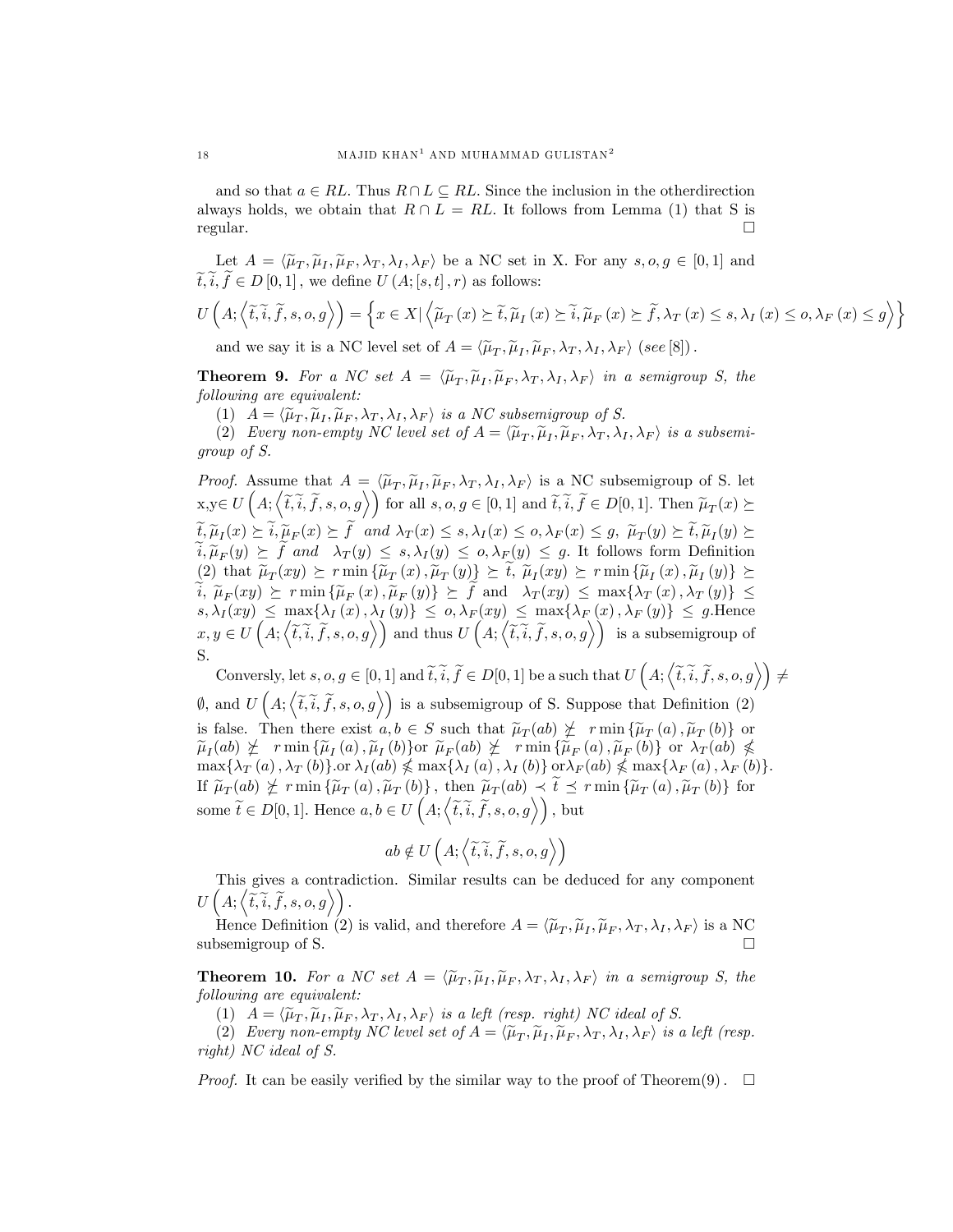Denote by  $N(X)$  the family of NC sets in a sets X. Let X and Y be given classical sets. A mapping  $h : X \longrightarrow Y$  induces two mapping  $N_h : N(X) \longrightarrow$  $N(Y)$ ,  $A \longmapsto N_h(A)$ , and  $N_h^{-1}: N(Y) \longrightarrow N(X)$ ,  $B \longmapsto N_h^{-1}(B)$ , where  $N_h(A)$ is given by

$$
N_h(\widetilde{\mu}_T)(y) = \begin{cases} r \sup_{y=h(x)} \widetilde{\mu}_T(x) & if \ h^{-1}(y) \neq 0 \\ [0,0] & otherwise \end{cases}
$$
  
\n
$$
N_h(\widetilde{\mu}_I)(y) = \begin{cases} r \sup_{y=h(x)} \widetilde{\mu}_I(x) & if \ h^{-1}(y) \neq 0 \\ [0,0] & otherwise \end{cases}
$$
  
\n
$$
N_h(\widetilde{\mu}_F)(y) = \begin{cases} r \sup_{y=h(x)} \widetilde{\mu}_F(x) & if \ h^{-1}(y) \neq 0 \\ [0,0] & otherwise \end{cases}
$$

$$
N_h(\lambda_T)(y) = \begin{cases} \inf_{y=h(x)} \lambda_T(x) & \text{if } h^{-1}(y) \neq 0 \\ 1 & \text{otherwise} \end{cases}
$$
  

$$
N_h(\lambda_I)(y) = \begin{cases} \inf_{y=h(x)} \lambda_I(x) & \text{if } h^{-1}(y) \neq 0 \\ 1 & \text{otherwise} \end{cases}
$$
  

$$
N_h(\lambda_F)(y) = \begin{cases} \inf_{y=h(x)} \lambda_F(x) & \text{if } h^{-1}(y) \neq 0 \\ 1 & \text{otherwise} \end{cases}
$$

for all  $y \in Y$ ; and  $N_h^{-1}(B)$  is defined by  $N_h^{-1}(\tilde{\nu}_T)(x) = \tilde{\nu}_T(h(x)), N_h^{-1}(\tilde{\nu}_T)(x) =$  $\widetilde{\nu}_I(h(x)), N_h^{-1}(\widetilde{\nu}_F)(x) = \widetilde{\nu}_F(h(x))$  and  $N_h^{-1}(\eta_T)(x) = \eta_T(h(x)), N_h^{-1}(\eta_I)(x) =$  $\eta_I(h(x)), N_h^{-1}(\eta_F)(x) = \eta_F(h(x))$  for all  $x \in X$ . Then the mapping  $N_h$  (resp.  $N_h^{-1}$ ) is called a NC transformation (resp. inverse NC transformation) induced by h. A NC set  $A = \langle \tilde{\mu}_T, \tilde{\mu}_I, \tilde{\mu}_F, \lambda_T, \lambda_I, \lambda_F \rangle$  in X has the NC property if for any subset C of X set  $A = \langle \widetilde{\mu}_T, \widetilde{\mu}_I, \widetilde{\mu}_F, \lambda_T, \lambda_I, \lambda_F \rangle$  in X has the NC property if for any subset C of X there exists  $x_0 \in C$  such that  $\widetilde{\mu}_T(x_0) = r \sup_{x \in C}$  $\lim_{x \in C} \widetilde{\mu}_T(x), \widetilde{\mu}_I(x_0) = r \sup_{x \in C}$  $\lim_{x \in C} \widetilde{\mu}_I(x)$  ,  $\widetilde{\mu}_F(x_0) =$ r sup  $\lim_{x \in C} \widetilde{\mu}_F(x)$  and  $\lambda_T(x_0) = \inf_{x \in C} \lambda_T(x), \lambda_I(x_0) = \inf_{x \in C} \lambda_I(x), \lambda_F(x_0) = \inf_{x \in C} \lambda_F(x)$ .

**Theorem 11.** For a homomorphsim  $h: X \longrightarrow Y$  of semigroups, let  $N_h: N(X) \longrightarrow$  $N(Y)$  and  $N_h^{-1}$  :  $N(Y) \longrightarrow N(X)$  be the NC transformation and inverse NC transformation, respectively, induced by h.

(1) If  $A = \langle \tilde{\mu}_T, \tilde{\mu}_I, \tilde{\mu}_F, \lambda_T, \lambda_I, \lambda_F \rangle \in N(X)$  is a NC subsemigroup of X which has the NC property, then  $N_h(A)$  is a NC subsemigroup of Y.

(2) If  $B = \langle \tilde{\nu}_T, \tilde{\nu}_I, \tilde{\nu}_F, \eta_T, \eta_I, \eta_F \rangle \in N(Y)$  is a NC subsemigroup of Y, then  $N_h^{-1}(B)$  is a NC subsemigroup of X.

*Proof.* (1) Given  $h(x) \cdot h(y) \in h(X)$ , let  $x_0 \in h^{-1}(h(x))$  and  $y_0 \in h^{-1}(h(y))$  be such that

$$
\widetilde{\mu}_T(x_0) = r \sup_{a \in h^{-1}(h(x))} \widetilde{\mu}_T(a), \widetilde{\mu}_I(x_0) = r \sup_{a \in h^{-1}(h(x))} \widetilde{\mu}_I(a), \widetilde{\mu}_F(x_0) = r \sup_{a \in h^{-1}(h(x))} \widetilde{\mu}_F(a)
$$

$$
\lambda_T(x_0) = \inf_{a \in h^{-1}(h(x))} \lambda_T(a), \lambda_I(x_0) = \inf_{a \in h^{-1}(h(x))} \lambda_I(a), \lambda_F(x_0) = \inf_{a \in h^{-1}(h(x))} \lambda_F(a)
$$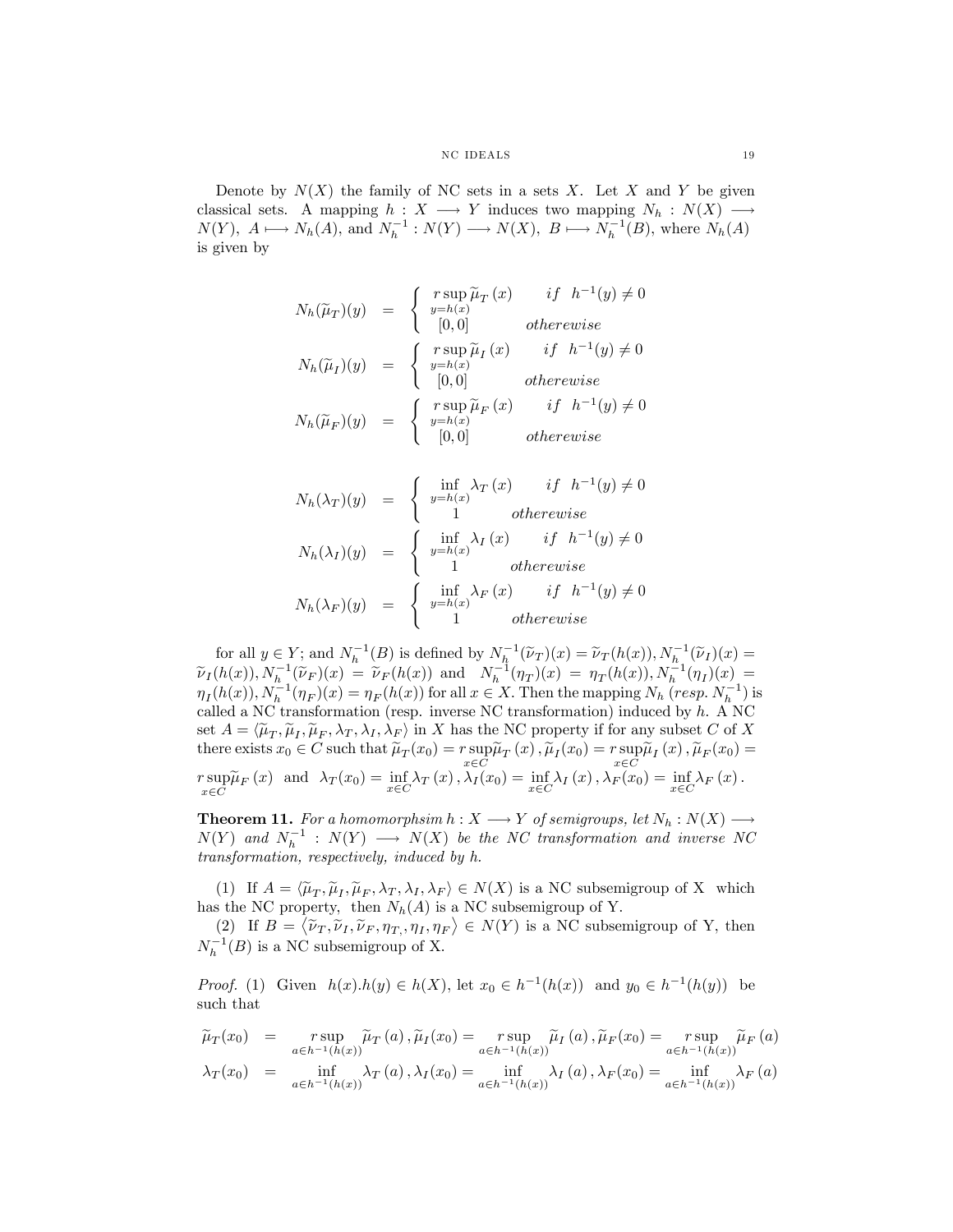and

$$
\widetilde{\mu}_{T}(y_{0}) = \underset{b \in h^{-1}(h(y))}{r \sup} \widetilde{\mu}_{T}(b), \widetilde{\mu}_{I}(y_{0}) = \underset{b \in h^{-1}(h(y))}{r \sup} \widetilde{\mu}_{I}(b), \widetilde{\mu}_{F}(y_{0}) = \underset{b \in h^{-1}(h(y))}{r \sup} \widetilde{\mu}_{F}(b)
$$
\n
$$
\lambda_{T}(y_{0}) = \underset{b \in h^{-1}(h(y))}{\inf} \lambda_{T}(b), \lambda_{I}(y_{0}) = \underset{b \in h^{-1}(h(y))}{\inf} \lambda_{I}(b), \lambda_{F}(y_{0}) = \underset{b \in h^{-1}(h(y))}{\inf} \lambda_{F}(b)
$$

respectively. Then

$$
N_h(\widetilde{\mu}_T)(h(x)h(y)) = \underset{z \in h^{-1}(h(x)h(y))}{\operatorname{exp}} \widetilde{\mu}_T(z)
$$
  
\n
$$
\geq \widetilde{\mu}_T(x_0y_0) \geq r \min \{\widetilde{\mu}_T(x_0), \widetilde{\mu}_T(y_0)\}
$$
  
\n
$$
= r \min \left\{\underset{a \in h^{-1}(h(x))}{\operatorname{exp}} \widetilde{\mu}_T(a), \underset{b \in h^{-1}(h(y))}{\operatorname{exp}} \widetilde{\mu}_T(b) \right\}
$$
  
\n
$$
= r \min \{N_h(\widetilde{\mu}_T)(h(x)), N_h(\widetilde{\mu}_T)(h(y))\}
$$
  
\n
$$
= r \sup_{z \in h^{-1}(h(x)h(y))} \widetilde{\mu}_I(z)
$$
  
\n
$$
\geq \widetilde{\mu}_I(x_0y_0) \geq r \min \{\widetilde{\mu}_I(x_0), \widetilde{\mu}_I(y_0)\}
$$
  
\n
$$
= r \min \left\{\underset{a \in h^{-1}(h(x))}{\operatorname{exp}} \widetilde{\mu}_I(a), \underset{b \in h^{-1}(h(y))}{\operatorname{exp}} \widetilde{\mu}_I(b) \right\}
$$
  
\n
$$
= r \min \{N_h(\widetilde{\mu}_I)(h(x)), N_h(\widetilde{\mu}_I)(h(y))\}
$$
  
\n
$$
= r \min \{N_h(\widetilde{\mu}_I)(h(x)), N_h(\widetilde{\mu}_I)(h(y))\}
$$
  
\n
$$
\geq \widetilde{\mu}_F(x_0y_0) \geq r \min \{\widetilde{\mu}_F(x_0), \widetilde{\mu}_F(y_0)\}
$$
  
\n
$$
= r \min \left\{\underset{a \in h^{-1}(h(x))}{\operatorname{exp}} \widetilde{\mu}_F(a), \underset{b \in h^{-1}(h(y))}{\operatorname{exp}} \widetilde{\mu}_F(b) \right\}
$$
  
\n
$$
= r \min \{N_h(\widetilde{\mu}_F)(h(x)), N_h(\widetilde{\mu}_F)(b) \}
$$

 $\Box$ 

# **REFERENCES**

- [1] L. A. Zadeh, Fuzzy sets, Information and Control 8 (1965) 338{353}.
- [2] L. A. Zadeh, The concept of a linguistic variable and its application to approximate reasoning-I, Inform. Sci. 8 (1975) 199{249.
- [3] M. Aslam, T. Aroob and N. Yaqoob, On cubic  $\Gamma$ -hyperideals in left almost  $\Gamma$  semihypergroups, Ann. Fuzzy Math. Inform. 5 (2013), 169-182.
- [4] Y. B. Jun, C. S. Kim and K. O. Yang, Cubic sets, Ann. Fuzzy Math. Inform. 4 (2012) 83{98}.
- [5] Y. B. Jun and A. Khan, Cubic ideals in semigroups, Honam Math. J. 35 (2013) 607{623}. [6] Y. B. Jun, C. S. Kim and M. S. Kang, Cubic subalgebras and ideals of BCK/BCI-algebras,
- Far East. J. Math. Sci. (FJMS) 44 (2010), 239-250.
- [7] Y. B. Jun, C. S. Kim and J. G. Kang, Cubic q-ideals of BCI-algebras, Ann. Fuzzy Math. Inform. 1 (2011), 25-34.
- [8] Y. B. Jun, K. J. Lee and M. S. Kang, Cubic structures applied to ideals of BCI-algebras, Comput. Math. Appl. 62 (2011), 3334-3342.
- [9] Y. B. Jun and K. J. Lee, Closed cubic ideals and cubic -subalgebras in BCK/BCI-algebras, Appl. Math. Sci. 4 (2010), 3395-3402.
- [10] R. Sambuc, Functions -Flous, Application a líaide au Diagnostic en Pathologie Thyroidienne, Th ese de Doctorat en M edecine, Marseille, 1975.
- [11] I. B. Turksen, Interval-valued fuzzy sets based on normal forms, Fuzzy Sets and Systems 20 (1986), 191-210.
- [12] I. B. Turksen, Interval-valued fuzzy sets and compensatory AND, Fuzzy Sets and Systems 51 (1992), 295-307.